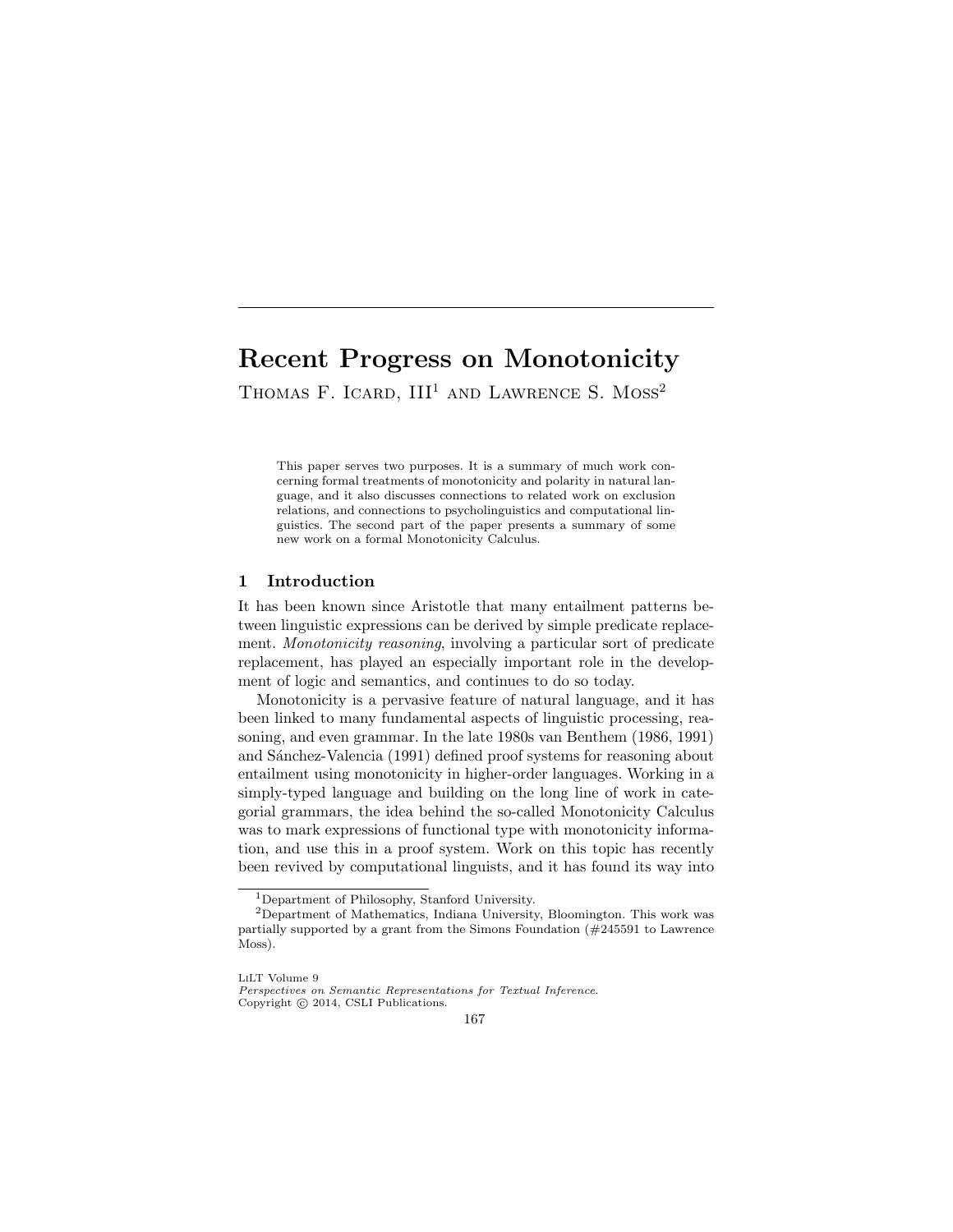important applications (see Section 4).

This paper offers an overview of recent developments in the study of monotonicity in natural language. Strictly speaking, monotonicity (and its opposite *antonicity*) is a property of functions, and is therefore a semantic notion. However, we will also be concerned with what is usually called *polarity*, a syntactic notion. In fact, the Monotonicity Calculus and related logical systems can be thought of as exploiting the close connection between polarity and monotonicity. We use syntactic markings to define proof systems whose soundness is guaranteed by the correspondences between positive polarity and monotonicity on the one hand, and negative polarity and antitonicity on the other. One of the main contributions of this paper is to make these notions fully precise, and to present a completeness result for the Monotonicity Calculus.

The outline of the paper is as follows. Section 2 is a less technical introduction to the fundamental concepts involved. In Sections 2.1-2.3, we introduce the notions of *monotonicity*, *antitonicity*, and *polarity*. Using examples from natural language semantics and basic algebra, we illustrate the use of marked types, and explain how expressions of these types are interpreted model-theoretically. We also outline the fundamental algorithms used for marking parsed expressions with polarity information. In Section 2.5, we discuss a variation on this approach, called *internalized polarity marking*. Section 3 contains a short summary of recent work on extending monotonicity calculi to reasoning about exclusion relations in addition to inclusion relations.

In Section 4 we offer a brief summary of recent work in psychology and computational linguistics that has made critical use of earlier theoretical work on monotonicity. Finally Section 5 presents formal details underpinning the Monotonicity Calculus, including explicit development of a suitable type system (Section 5.1), a precise statement of the proof rules (Section 5.4), and a discussion of soundness and completeness (Section 5.5). We omit some technical details and proofs, which appear in a companion manuscript in progress (Icard and Moss 2013).

### 2 Reasoning about Monotonicity

# 2.1 Basic Definitions and Examples

Monotonicity is a pervasive feature in natural language inference, and it is not only interesting in its own right but is tied up with other features of language. However, it is not always so easy to get a handle on what monotonicity actually *is*, to say what it comes to semantically. Perhaps the clearest explanation takes monotonicity to be a property of functions defined on pre-orders. A *pre-order* is a pair  $(D, \leq)$  consisting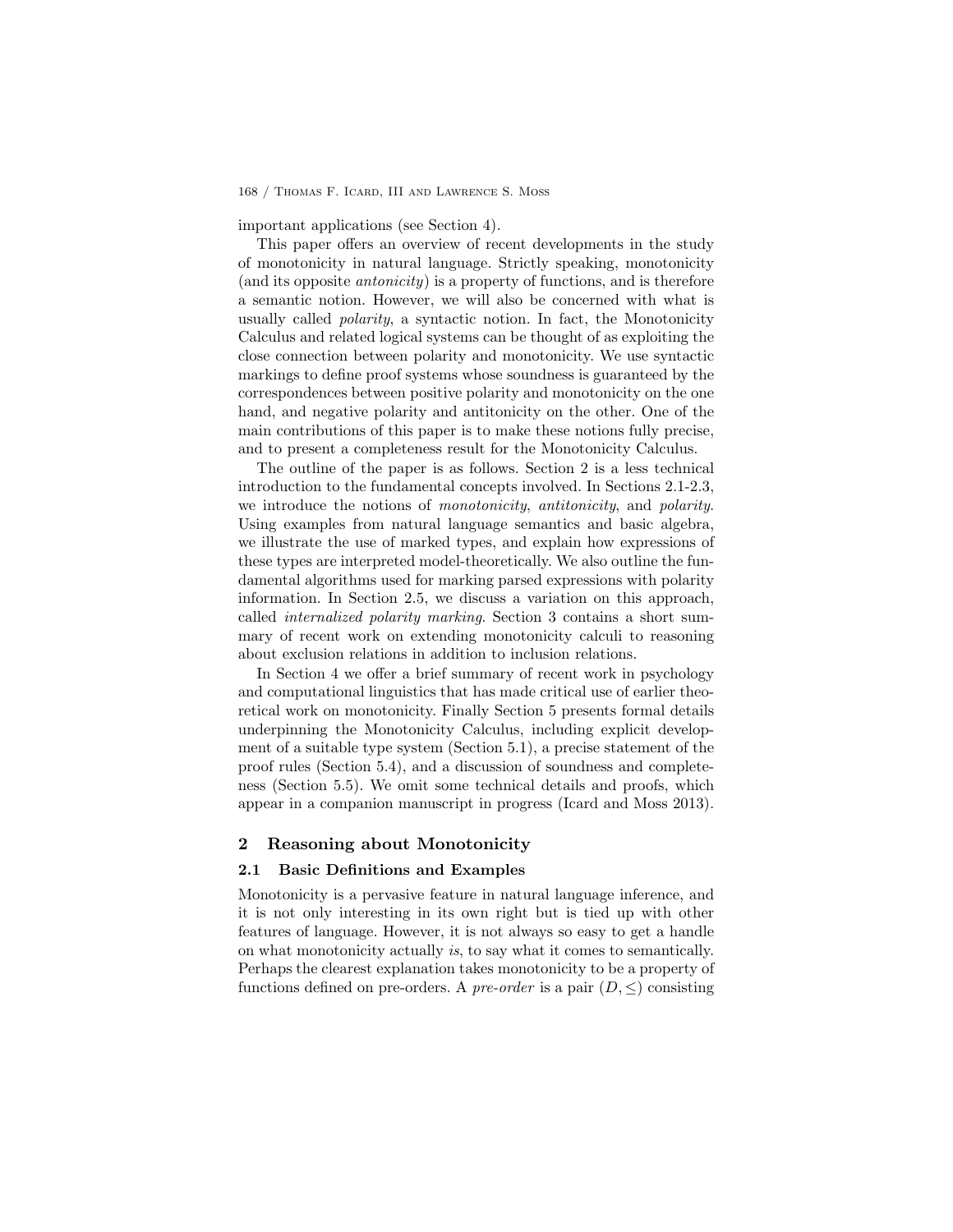of a set *D* and a relation  $\leq$  on *D* which is reflexive  $(d \leq d$  for all  $d \in D$ ) and transitive (if  $c \leq d$  and  $d \leq e$ , then also  $c \leq e$ ). If we have two (pre-)ordered domains  $(D_1, \leq_1)$  and  $(D_2, \leq_2)$ , a function  $f : D_1 \to D_2$ is *monotonic* if, whenever  $a \leq_1 b$  we have  $f(a) \leq_2 f(b)$ . We say f is *antitonic* if, whenever  $a \leq_1 b$  it follows that  $f(b) \leq_2 f(a)$ .

This paper is concerned with two general examples: the first, pertaining to language, is close to what we see in areas of formal semantics, and is related to work in Montague grammar and the theory of generalized quantifiers. The second is a mathematical example that in some ways is a variation on the first.

Example 1. Consider a word like every. If we think of every as taking two arguments, then intuitively it is a function antitonic in its first argument and monotonic in its second argument. For a sentence such as, Every aardvark sees a hyena, if we replace aardvark with the more specific brave aardvark, the resulting sentence is entailed by the first: Every brave aardvark sees a hyena. Likewise, if we replace hyena by the less specific carnivore, then this sentence is also entailed: Every aardvark sees a carnivore. Both of these facts can easily be seen to follow from the standard interpretation of every as the subset relation on predicates.

Indeed, each quantifier in English has its own *monotonicity profile*, where  $+$  means monotonic,  $-$  antitonic, and  $\cdot$  neither monotonic nor antitonic in general:

| $-$ every $+$ | $+$ not every $-$ | $\cdot$ exactly $n \cdot$ |
|---------------|-------------------|---------------------------|
| $+$ some $+$  | $\cdot$ most $+$  | $+$ at least $n +$        |
| $-$ no $-$    | $\cdot$ few $-$   | $-$ at most $n-$          |

Here is how to read this notation, starting with the first example of every. The idea is that in a sentence of the form every *A B*, if we replace *A* by  $C \subseteq A$ , then every *A B* entails every *C B* (Example 1). Similarly if we replace *B* by  $D \supseteq B$ , then every *A B* entails every *A D*. The  $-$  indicates that the sentence as a whole is antitonic in  $A$ ; similarly, the  $+$  indicates that the sentence is monotonic in  $B$ . The monotonicity profiles above are the strongest possible statements. That is, we could have put  $\cdot$  in all the profiles. But then this would mean that we failed to recognize important information. To put things differently, we can read *·* as saying neither monotonic nor antitonic in general.

Expressions other than determiners also have interesting monotonicity profiles. For instance, a preposition like 'without' is clearly antitonic: without a doubt entails without a reasonable doubt. Moreover, we can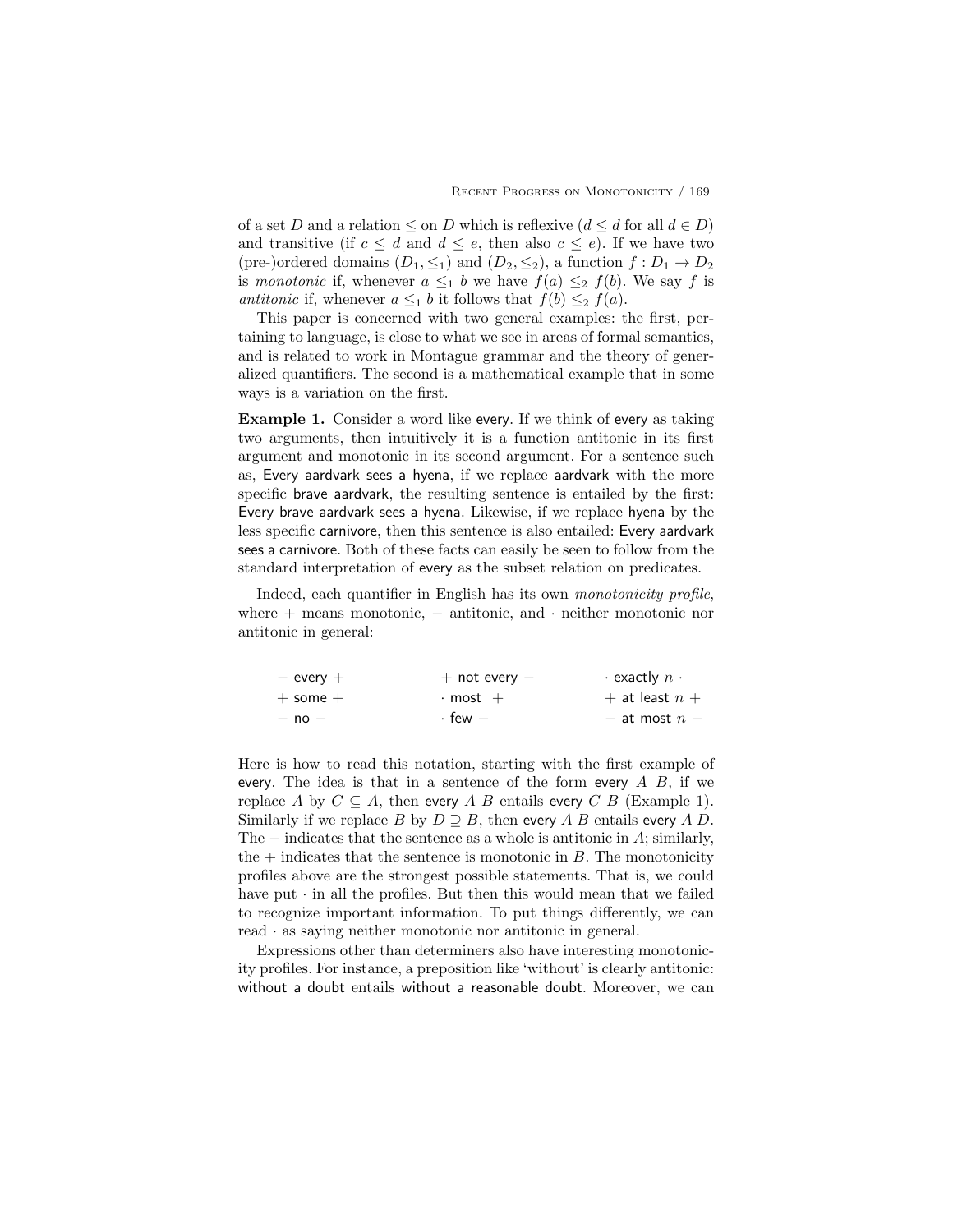reason about expressions with embedded operators: (1)

No aardvark without a keen sense of smell can find food implies No aardvark without a sense of smell can find food

Here sense of smell is embedded under three operators: a, without, and no. Since keen sense of smell "implies" sense of smell, it follows that without a sense of smell "implies" without a keen sense of smell. Applying no reverses this once more.

So far we are treating the "implies" relation between English expressions informally. Between predicates this is assumed to be the "more specific than" relation; between sentences it is the "entails" relation. This can be made more precise by assigning semantic *types* to English expressions and interpreting typed expressions in appropriately ordered domains. A precise type system will be defined later in Section 5.1. The following is a mathematical example, illustrating domains for interpreting a simple mathematical language.

**Example 2.** Let  $D_1 = D_2 = \mathbb{R}$  be the real numbers, and  $\leq_1 = \leq_2 = \leq$ the ordinary "less than or equal to" relation on R. Then it is easy to check that, e.g., as functions of a variable x, the functions  $2^x$  and  $7+x$ are monotonic, while  $-x$  is antitonic. As an example of monotonicty reasoning, consider how one might determine which of the following two expressions is larger:  $-(7+2^{-3})$  or  $-(7+2^{-4})$ ? One way to do it would simply be to evaluate both sides and then compare. This is *not* of interest to us, because it avoids the general principles that are our main topic. Instead, we can argue as follows:

$$
\frac{\frac{3 < 4}{-4 < -3} - x \text{ is antitone}}{2^{-4} < 2^{-3}} 2^x \text{ is monotone}
$$
\n
$$
\frac{7 + 2^{-4} < 7 + 2^{-3}}{7 + 2^{-4} < 7 + 2^{-3}} 7 + x \text{ is monotone}
$$
\n
$$
-(7 + 2^{-3}) < -(7 + 2^{-4}) - x \text{ is antitone}
$$

Naturally, linguistic examples are more relevant for our purposes than mathematical examples. However, it will often simplify the presentation to see the mathematical examples.

# 2.2 Monotonicity in algebra *via* grammatical inference

Consider the function

$$
f(v,w,x,y,z) \quad = \quad \frac{x-y}{2^{z-(v+w)}}.
$$

We intend this to be a function from five real numbers back to the reals. Suppose we fix numerical values for the variables  $v, w, x, y, z$ , and then we take each variable in turn, and (while keeping the others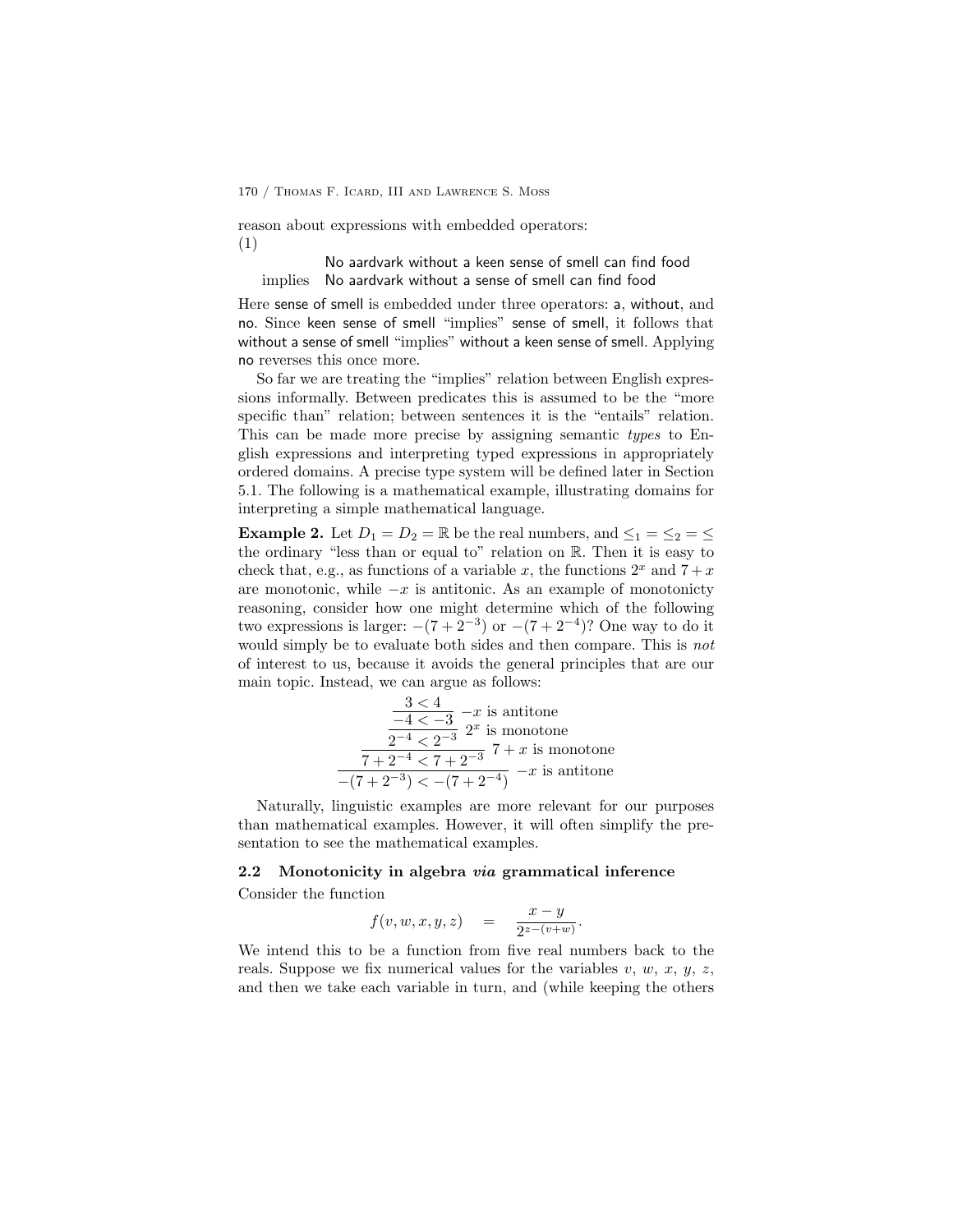fixed) increase its value. For *v*, *w*, and *x*, the overall value goes up. For *y* and *z*, it goes down. We would summarize all of the observations by:

$$
f(v^+, w^+, x^+, y^-, z^-).
$$

The notations  $+$  and  $-$  are what we mean by *polarities*. Note that these really are properties of *occurrences* of variables: a given variable might have both positive and negative occurrences in a given function. For example, consider *x* in  $(x+1)/(x+2)$ .

Here is how we can think about this in terms close to the way formal semantics works with the simply typed lambda calculus. We take a single type  $r$ , and then we have function symbols

(2) plus 
$$
r \to (r \to r)
$$
 minus  $r \to (r \to r)$   
times  $r \to (r \to r)$  div2  $r \to (r \to r)$ 

The variables  $v, w, \ldots, z$  may be taken as constants of type  $r$ .

We should mention that the natural semantics of these symbols are going to be *higher-order one-place* functions, rather than the more usual binary functions. For example,  $[\n \lbrack \mathsf{plus} \rbrack \rbrack$  is the function from  $\mathbb R$  to functions from  $\mathbb R$  to itself which takes a real number *a* to the function  $\lambda b \cdot a + b$ . So we would write  $(\text{plus}(x))(y)$  to indicate  $x + y$ . Dropping the parentheses and writing plus *x y* allows one to read through the higher-order functions, but officially they are still going to be there. See Example 10 for more on the semantics of our syntax for algebraic expressions. We also must mention that div2 is *not* supposed to be one-place version of the usual division operation. The idea is that  $div2(x)(y)$  should be  $x \div 2^y$ , not  $x/y$ . This complication is to make everything monotone. We obtain terms in Polish notation: (3)

| minus                            | $r \rightarrow (r \rightarrow r)$ | $x : r$                   |         |                                       |                       |     |
|----------------------------------|-----------------------------------|---------------------------|---------|---------------------------------------|-----------------------|-----|
| minus                            | $x : r \rightarrow r$             | $y : r$                   | $y : r$ | $y : r \rightarrow (r \rightarrow r)$ | $z : r$               |     |
| div2                             | $x \rightarrow (r \rightarrow r)$ | minus x : r \rightarrow r | $y : r$ | $y : r \rightarrow (r \rightarrow r)$ | $z : r \rightarrow r$ | $t$ |
| div2 minus x y : r \rightarrow r | minus z plus v w : r              | $y : r \rightarrow r$     |         |                                       |                       |     |

div2 minus *x y* minus *z* plus *v w* : *r*

where *t* above is minus *z* plus *v w* with the derivation

$$
\begin{array}{ll}\n\text{minus}: r \to (r \to r) \quad z : r \\
\hline\n\text{minus}: r \to (r \to r) \quad z : r \\
\hline\n\text{minus}: r \to r \\
\hline\n\text{minus}: z \text{minus} \quad y : r \\
\hline\n\text{minus}: r \to r\n\end{array}\n\quad\n\begin{array}{ll}\n\text{plus}: r \to (r \to r) \quad v : r \\
\hline\n\text{plus} \quad v : r \to r \\
\hline\n\text{plus} \quad v w : r\n\end{array}
$$

The term in (3) corresponds to the term at the beginning of this section,  $(x-y)/2^{z-(v+w)}$ , and the term in (4) corresponds to the subterm  $z - (v + w)$ . We are presenting a derivation of the term in the style familiar from categorial grammar (CG), and we assume that the reader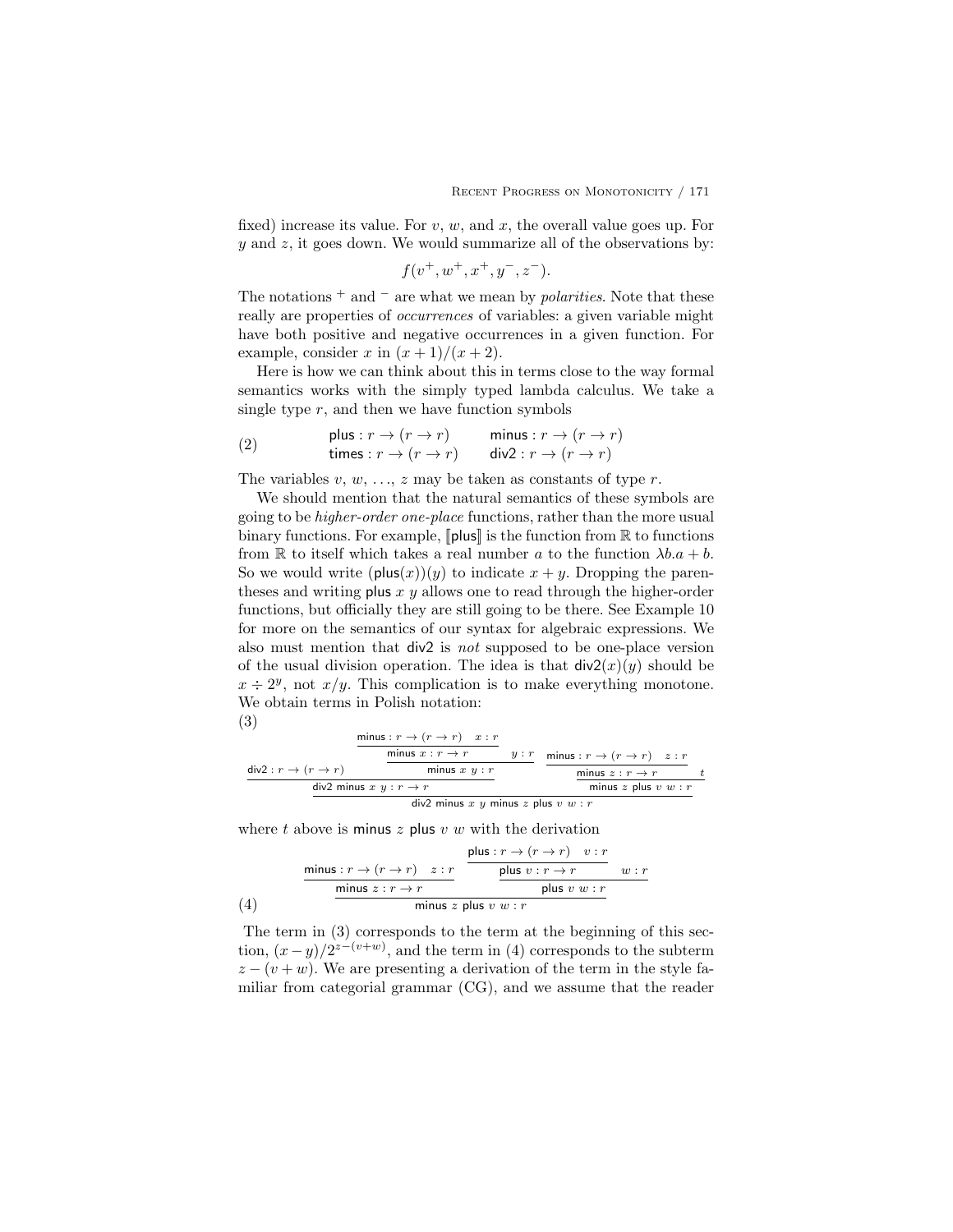has some familiarity with these ideas. In fact, we will only appeal to the *elimination* rules (the application of functions to arguments) in this paper, which will mostly be suppressed.

We are interested in a term corresponding to *f* from above. For reasons of space, we leave the type information implicit:

|     |      | minus $x$<br>minus $x$            | minus $z$ | plus $v$<br>plus $v$<br>w |
|-----|------|-----------------------------------|-----------|---------------------------|
|     | div2 | minus $x, y$                      | minus $z$ | plus $v \, w$             |
|     |      | $div2$ minus $x$ $y$              |           | minus $z$ plus $v$ $w$    |
| (5) |      | $div2$ minus x y minus z plus v w |           |                           |

Polarity determination The central question is whether we can determine the polarities of the variables from the tree representation. Here is one presentation of the algorithm proposed by van Benthem (1986).

- 1. Label the root with +.
- 2. Propagate notations up the tree. The right branches of nodes for div2 and minus of type *r* flip notations. Otherwise, we maintain the notations as we go up the tree.

For example, here is how this works with the term in (5):

$$
\frac{\text{minus}^+ x^+}{\text{minus } x^+ y^-} \quad \frac{\text{minus}^- z^-}{\text{minus } x^+ y^+} \quad \frac{\text{minus}^- z^-}{\text{minus } z^-} \quad \frac{\text{plus}^+ v^+}{\text{minus } v^+ w^+}
$$
\n
$$
\frac{\text{div2}^+ \quad (\text{minus } x^+ y^+}{\text{minus } x^+ y^+} \quad \frac{\text{minus}^- z^-}{\text{minus } z^- \text{plus } v^+ w^-}
$$
\n
$$
(6) \quad \frac{(\text{div2 minus } x^+ y^+)}{(\text{div2 minus } x^+ y^+ \text{minus } z^- \text{plus } v^+ w^+)}
$$

Notice that the polarity markings on the variables agree with what we saw before:  $f(v^+, w^+, x^+, y^-, z^-)$ .

The algorithm was first proposed in categorial grammar in van Benthem (1986) to formalize the  $+$  and  $-$  notation (he used  $\uparrow$  for  $+$  and  $\downarrow$ for  $-$ ). His proposal was then worked out by Sánchez-Valencia (1991).

#### 2.3 New types

We have seen the function symbols plus, *...*, div2 in (2) along with their types as higher order functions. In the polarity determination algorithm described above, we started with the type declarations in (2) and then used the extra monotonicity features of the lexical items.

However, we could also proceed in a different manner. We could record additional monotonicity/antitonicity information concerning our symbols *into the types*. For example, minus is monotone in its first argument and antitone in its second. We therefore elaborate on (2)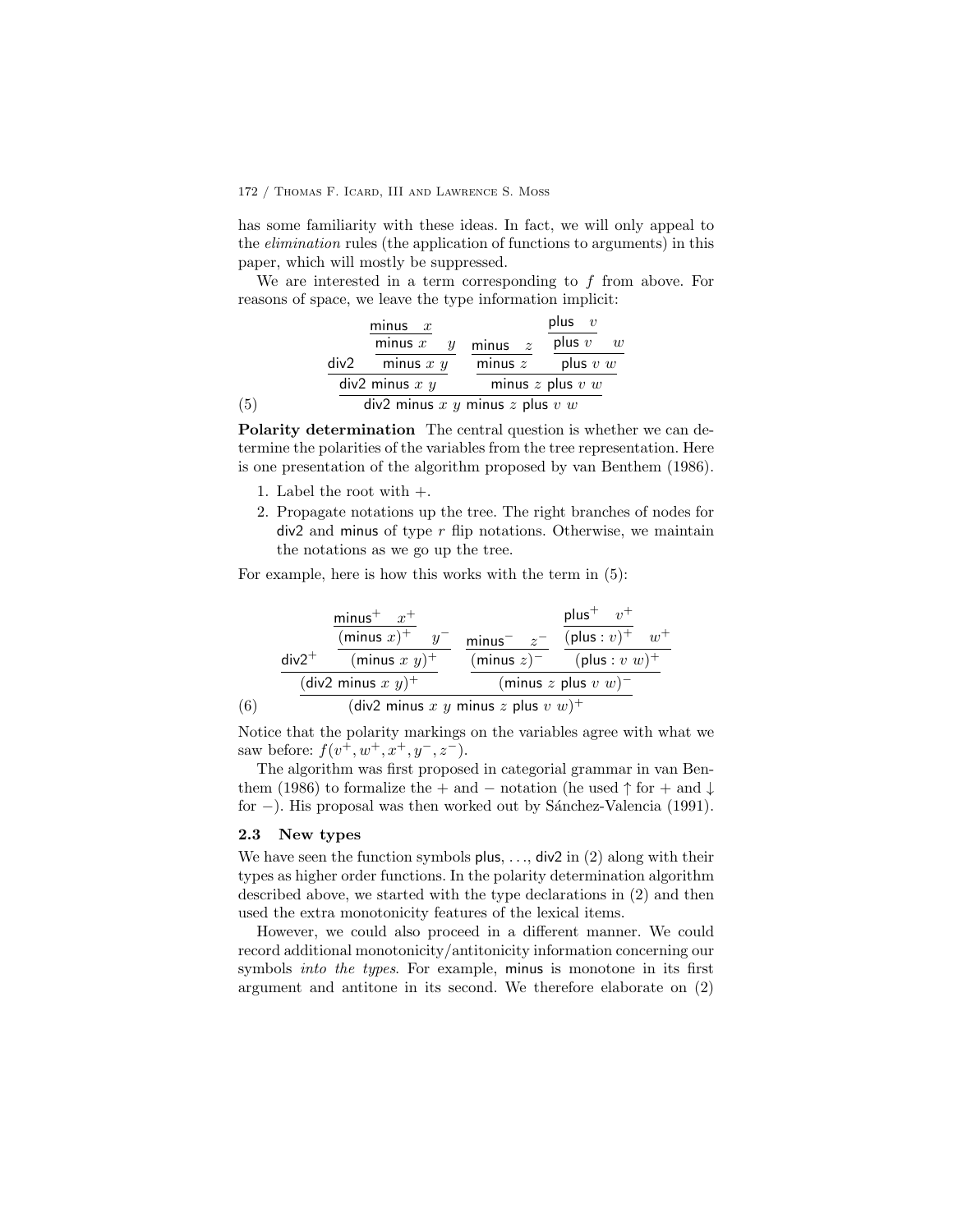$\overline{+}$ 

with a different set of type declarations:

(7) 
$$
\text{plus}: r \stackrel{+}{\rightarrow} (r \stackrel{+}{\rightarrow} r) \text{ minus}: r \stackrel{+}{\rightarrow} (r \stackrel{-}{\rightarrow} r) \text{times}: r \stackrel{+}{\rightarrow} (r \stackrel{-}{\rightarrow} r)
$$

We can be more general by using the types in (7) directly. We are therefore reconsidering the *syntax* of the algebraic expressions. For example, we revisit (4) in this new regime:

|                                                                               | plus : $r \stackrel{+}{\rightarrow} (r \stackrel{+}{\rightarrow} r)$ $v : r$ |       |
|-------------------------------------------------------------------------------|------------------------------------------------------------------------------|-------|
| minus : $r \stackrel{+}{\rightarrow} (r \stackrel{-}{\rightarrow} r)$ $z : r$ | plus $v : r \stackrel{\tau}{\rightarrow} r$                                  | w : r |
| minus $z: r \rightarrow r$                                                    | plus $v \, w : r$                                                            |       |
|                                                                               | minus z plus $v \, w : r$                                                    |       |

We wish to understand the connection of the new syntactic types to something in the semantics, and so we introduce new *type domains*. These will be preorders, not simply unstructured sets.

| $\mathbb{D}_r$                            | $=$ R, the real numbers with the usual order $\leq$                |
|-------------------------------------------|--------------------------------------------------------------------|
| $\mathbb{D}_{r\overset{+}{\rightarrow}r}$ | $=$ the monotone functions from $\mathbb{D}_r$ to $\mathbb{D}_r$   |
| $\mathbb{D}_{r \to r}$                    | $=$ the antitone functions from $\mathbb{D}_r$ to $\mathbb{D}_r$   |
| $\mathbb{D}_{r\to(r\to r)}$               | = the monotone functions from $\mathbb{D}_r$ to $\mathbb{D}_{r+r}$ |
| $\mathbb{D}_{r\to(r\to r)}$               | = the monotone functions from $\mathbb{D}_r$ to $\mathbb{D}_{r-r}$ |
|                                           |                                                                    |

The natural interpretations of the functions plus, minus, etc., belong to the appropriate domains. However, we will not be concerned with the precise functions these terms denote, only with whether they are monotone or antitone. Notice all of our functions in this example are either monotone or antitione.

The issue once again is how to determine the polarities of the individual occurrences. We re-state the bottom-up (root-to-leaves) algorithm that we saw before, this time in a more general form. (In our statement, the root is at the "bottom" of the tree, and the parents are "above" their child.)

1. Label the root with +.

- 2. Propagate notations up the tree.
	- (a) If a node is labeled  $\ell$  and its parents are of type  $\sigma \stackrel{+}{\rightarrow} \tau$  and  $\sigma$ , then both parents are labeled  $\ell$ .
	- (b) If a node is labeled  $\ell$  and its parents are of type  $\sigma \rightarrow \tau$  and  $\sigma$ , then the former parent is to be labeled  $\ell$  and the latter parent is to be labeled  $-\ell$ , that is, the flipped version of  $\ell$ .

The point is to present the algorithm using only the  $+$  and  $-$  signs on the arrows, rather than the particular lexical items used. That is, the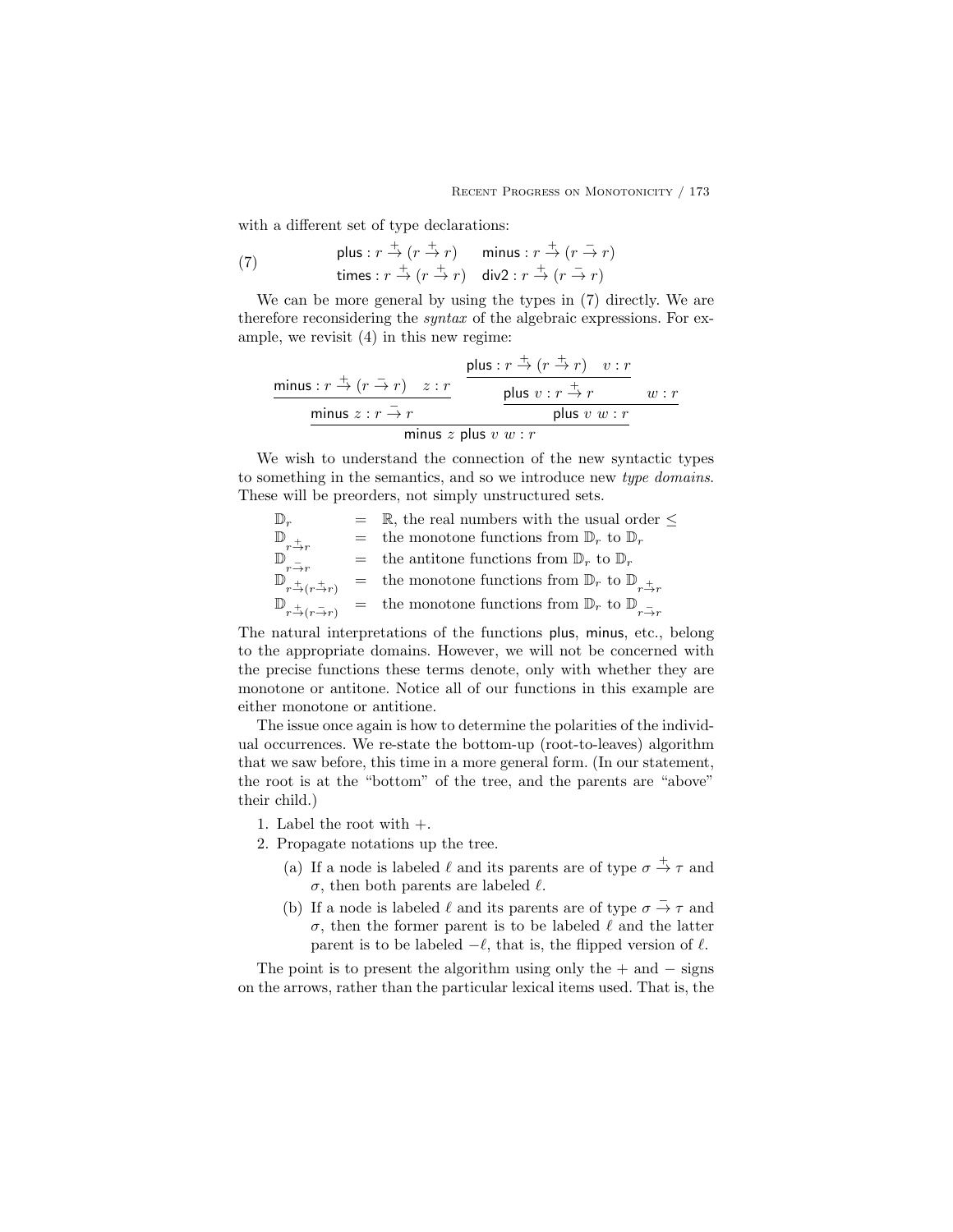$+$  and  $-$  signs on the type arrows encode all the information that the polarity algorithm would use. We simply ignore anything else we might know about these functions. All inference is driven by monotonicty information alone.

A variation on the polarity determination presented here was proposed by van Eijck (2007), who observed that the same result can be achieved by marking nodes in the syntax tree based on whether they *respect* or *flip* the markings.

#### 2.4 Operations which are neither monotone nor antitone

Not every operation of interest is monotone or antitone. We have already seen that the semantics of most would be neither monotone nor antitone in its first argument. For an easy mathematical example, consider the absolute value function  $|x| : \mathbb{R} \to \mathbb{R}$ . To continue our treatment, we take a function symbol **abs** :  $r \to r$ . We write  $\to$  because, while the interpretation is a function, we cannot classify this interpretation as monotone or antitone. More formally, we can say that the interpretation of abs belongs to the set  $\mathbb{D}_r$  given as follows:

 $\mathbb{D}_{r \to r}$  = the set of all functions from  $\mathbb{D}_r$  to  $\mathbb{D}_r$ 

That is, all we know about abs is that it is some function from  $\mathbb R$  to  $\mathbb R$ .

We can extend the algorithm above in a straightforward way. Perhaps the most elegant extension involves considering the set  $\mathcal{M} =$  $\{+, -, \cdot\}$  of *markings* on the arrows to be an algebraic structure, using the operation  $\circ$  defined in the table below:

| J. |  |  |
|----|--|--|
|    |  |  |
|    |  |  |
|    |  |  |

This tiny algebra is the basis of much work on natural logic (van Benthem 2008; Sánchez-Valencia 1991; van Eijck 2007; Zamansky et al. 2006). We can generalize the bottom-up algorithm in point  $2(b)$ :

2(b) If a node is labeled  $\ell$  and its parents are of type  $\sigma \stackrel{m}{\rightarrow} \tau$  and  $\sigma$ , then the former parent is to be labeled  $\ell$  and the latter parent is to be labeled  $m \circ \ell$ .

# 2.5 Internalized types

At this point, we have seen several ways to determine polarities in a parse tree given by a categorial grammar. Either way, the determination of polarities is an *external* feature of the syntax tree, something determined by an algorithm. Instead of complicating the architecture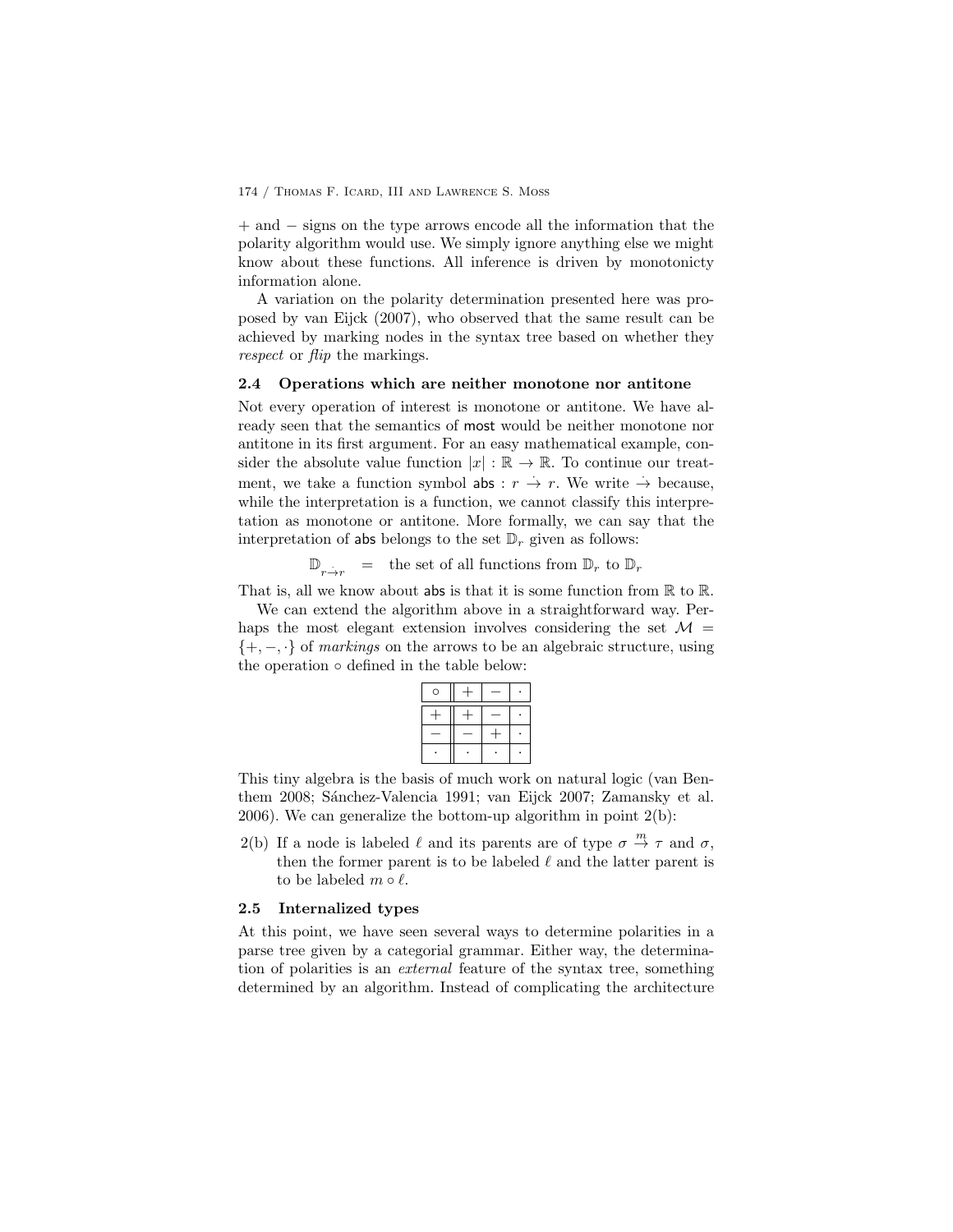of grammar, we could complicate the particular grammar that we use and achieve the same thing. We introduce *negative signs on types*, to denote *opposite preorders*. And we allow a lexical item to have more than one type. (This is standard in categorial grammar.) We use the following lexicon:

| v, w, x, y, z : r                          | $v, w, x, y, z: -r$                          |
|--------------------------------------------|----------------------------------------------|
| plus : $r \rightarrow (r \rightarrow r)$   | plus : $-r \rightarrow (-r \rightarrow -r)$  |
| minus : $r \rightarrow (-r \rightarrow r)$ | minus : $-r \rightarrow (r \rightarrow -r)$  |
| times : $r \rightarrow (r \rightarrow r)$  | times : $-r \rightarrow (-r \rightarrow -r)$ |
| $div2: r \rightarrow (-r \rightarrow r)$   | $div2: -r \rightarrow (r \rightarrow -r)$    |

Here is an explanation of what the types refer to, along the lines of what we did above.

| $\mathbb{D}_r$         | $=$ R, the real numbers with the usual order $\leq$                                                         |
|------------------------|-------------------------------------------------------------------------------------------------------------|
| $\mathbb{D}_{-r}$      | $=$ R, the real numbers with the opposite order $>$                                                         |
| $\mathbb{D}_{r \to r}$ | $=$ the monotone functions from $\mathbb{D}_r$ to $\mathbb{D}_r$                                            |
| $\mathbb{D}_{r\to -r}$ | $=$ the monotone functions from $\mathbb{D}_r$ to $\mathbb{D}_{-r}$                                         |
|                        | $=$ the antitone functions from $\mathbb{D}_r$ to $\mathbb{D}_r$                                            |
|                        | $\mathbb{D}_{-r \to (r \to -r)}$ = the monotone functions from $\mathbb{D}_{-r}$ to $\mathbb{D}_{r \to -r}$ |
|                        |                                                                                                             |

A term corresponding to  $z/2^{x-y}$  parses as

$$
\frac{\text{div2}: r \to (-r \to r) \quad z : r}{\text{div2 } z : -r \to r} \xrightarrow{ \text{minus } x : r \to -r \text{ } x : -r \to r \text{ } y : r}
$$
\n
$$
\frac{\text{minus } x : r \to -r \text{ } \text{minus } x : r \to -r \text{ } y : r}{\text{div2 } z \text{ minus } x y : r}
$$

The parse tree automatically indicates the polarities. For example, the term as a whole is antitone in  $x$ , since its type is  $-r$ ; there is no parse of the term which has  $x : r$  as a leaf, even though this typing is available in the grammar. Similarly, the term is monotone in *y* and *z*. The point here is that there is no need to have a separate algorithm for polarity determination.

For linguistic reasons for this *internalized* line of work, see Dowty (1994). For more on this flavor of monotonicity in categorial grammar, see Moss (2012).

In the rest of this paper, we are not going to discuss the internalized approach. One reason for this is that we are interested in presenting an account that also allows functions to be labeled as neither monotone nor antitone, as explained above in Section 2.4.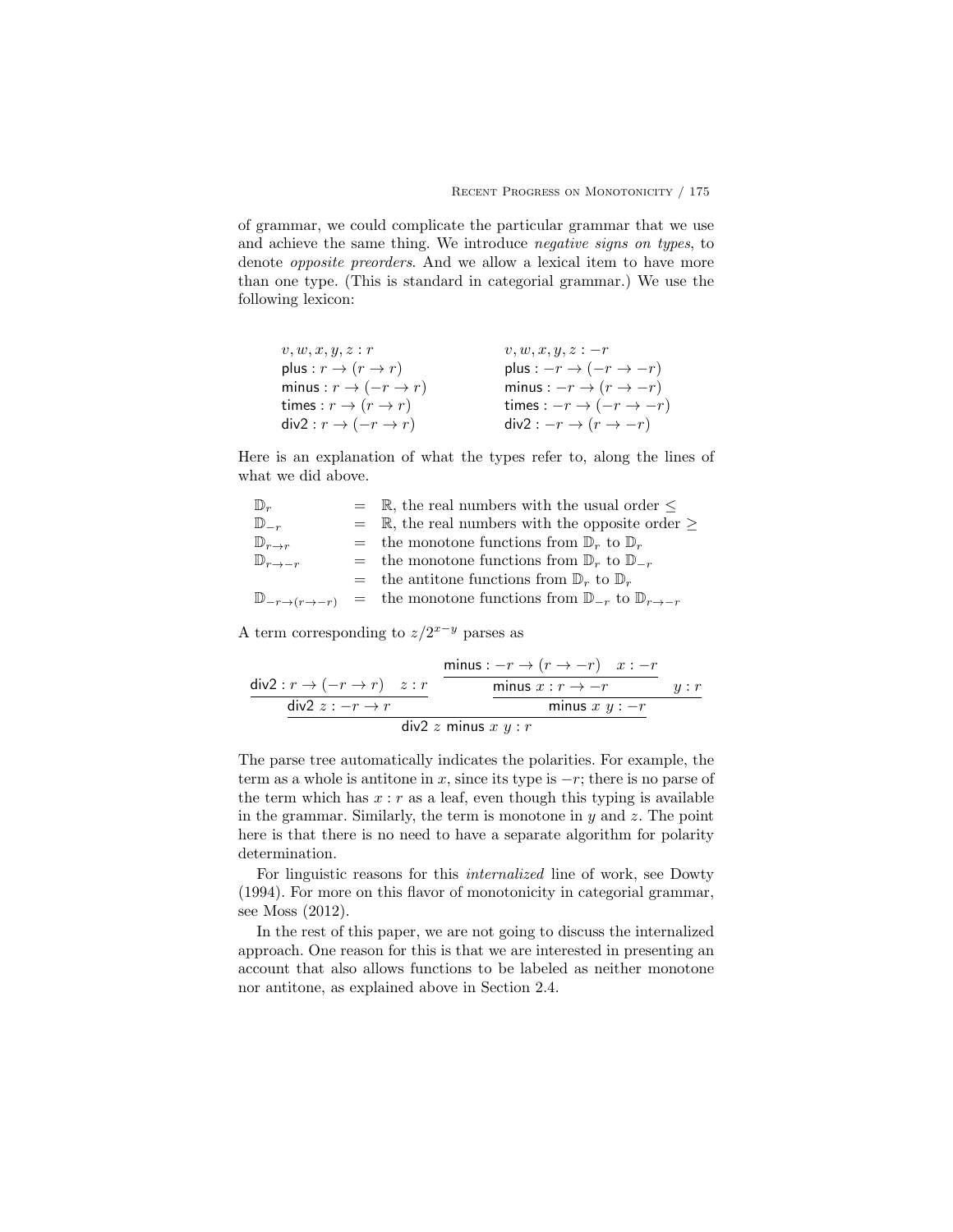#### 2.6 Monotonicity reasoning

Up until now, we have mainly been concerned with developing tools which allow one to look at a syntactic representation and see which positions are monotone, which antitone, and which neither. But this is only the beginning. As we mentioned at the outset of this paper, much of the interest in monotonicity is connected with *inference*.

Here is an example of what we are after in this regard; the formal details will appear in Section 5 below. Suppose that we have acquired some lexical monotonicity information, for example that

$$
\begin{array}{l} \mathsf{run} \leq \mathsf{move} \\ \mathsf{cat} \leq \mathsf{animal} \end{array}
$$

We also assume we have the monotonicity information that we codify in the typing for the determiner every and for a transitive verb like see. Independent of how an agent would learn any of this information, we explain how these facts could be exploited in simple reasoning. For instance, how is it that

# (8) Everything which sees every cat runs implies Everything which sees every animal moves

Indeed, we would like the inference to be formalized in the same kind of proof-theoretic manner that we saw with derivation trees in categorial grammar in the first place; these are derivations in *natural deduction*. The difference is that in addition to inference between sentences, we want a general notion of  $\leq$  between items of any syntactic category. What we have written here is on the level of noun phrases, and on the VP level it would be

see every animal  $\le$  see every cat

This is the first step in our semi-formal derivation below, going from the assumption (the leaf of the tree) to the line below it.

| $cat <$ animal                        |  |
|---------------------------------------|--|
| see every animal $\leq$ see every cat |  |

Everything which sees every cat runs  $\leq$  Everything which sees every animal runs

Notice that both steps are a kind of antitonicity: the positions of animal and cat have switched. Going further, we might like to combine the derivation above with one involving runs and moves to give an account of the inference in (8). By the monotonicity of the second argument of every, we have:

runs  $<$  moves

Everything which sees ev. animal runs  $\leq$  Everything which sees ev. animal moves

Finally, if we let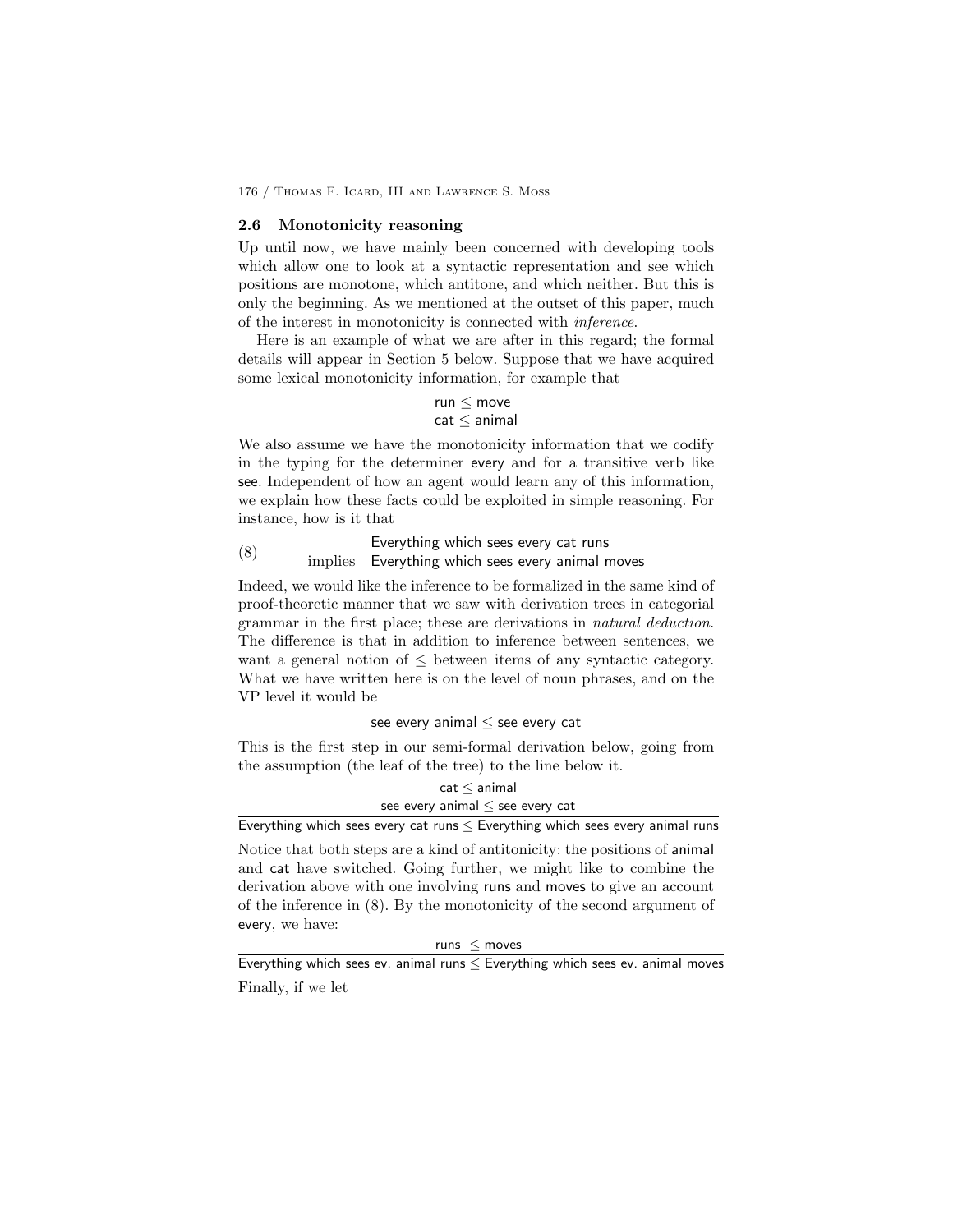$t =$  Everything which sees every cat runs

- $u =$  Everything which sees every animal runs
- $v =$  Everything which sees every animal moves

then from  $t \leq u$  (first derivation) and  $u \leq v$  (second derivation), we derive  $t \leq v$ , i.e., the entailment in (8).

All of these steps can be formalized in a Monotonicity Calculus that we shall see in Section 5. Here is a preview of the rules:

(REFL) 
$$
\overline{t \le t}
$$
 (Trans)  $\frac{t \le u - u \le v}{t \le v}$   
\n(Mono)  $\frac{u \le v}{t[u^+] \le t^{v \leftarrow u}}$  (ANT)  $\frac{u \le v}{t^{v \leftarrow u} \le t[u^-]}$   
\n(POINT)  $\frac{s \le t}{s(u) \le t(u)}$ 

See Section 5 for details. The names are for the evident abbreviations: Refl for *reflexive*, Trans for *transitive*, Mono for *monotone*, Anti for *antitone*, and POINT for *pointwise*.

Finally, note that in natural language this kind of reasoning is not limited to *predicate* restriction and expansion. It also includes reasoning about events, locations, times, sums, and more general mereological domains. All of these have natural associated pre-orders (often with more structure), and we can consider monotone and antitone functions over such domains. For instance, lives in is monotonic with respect to the "part-of" relation on locations, whereas lasts more than is antitonic with respect to the "subinterval" relation on times. Moreover, these interact with the quantifiers in the expected ways. For instance:

| more than 6 hours $\leq$ more than 2 hours<br>play that lasts more than 6 hours $\leq$ play that lasts more than 2 hours |  | 2 hours $< 6$ hours |  |  |  |  |
|--------------------------------------------------------------------------------------------------------------------------|--|---------------------|--|--|--|--|
|                                                                                                                          |  |                     |  |  |  |  |
|                                                                                                                          |  |                     |  |  |  |  |

Every play...more than 2 hrs is too long  $\leq$  Every play...more than 6 hrs is too long

For simplicity, our natural language examples will be based on the simple model of individuals, predicates and properties (sets of individuals), quantifiers, and so on. But it is important to point out that the sort of reasoning we are describing is quite general.

# 3 Reasoning about Exclusion

Monotonicity reasoning certainly does not exhaust the inferential patterns that follow from the standard logical interpretations of natural language expressions. An obvious question is whether we can go further with the "surface reasoning" approach of marking types with useful inferential information. Recent work by MacCartney (2009) and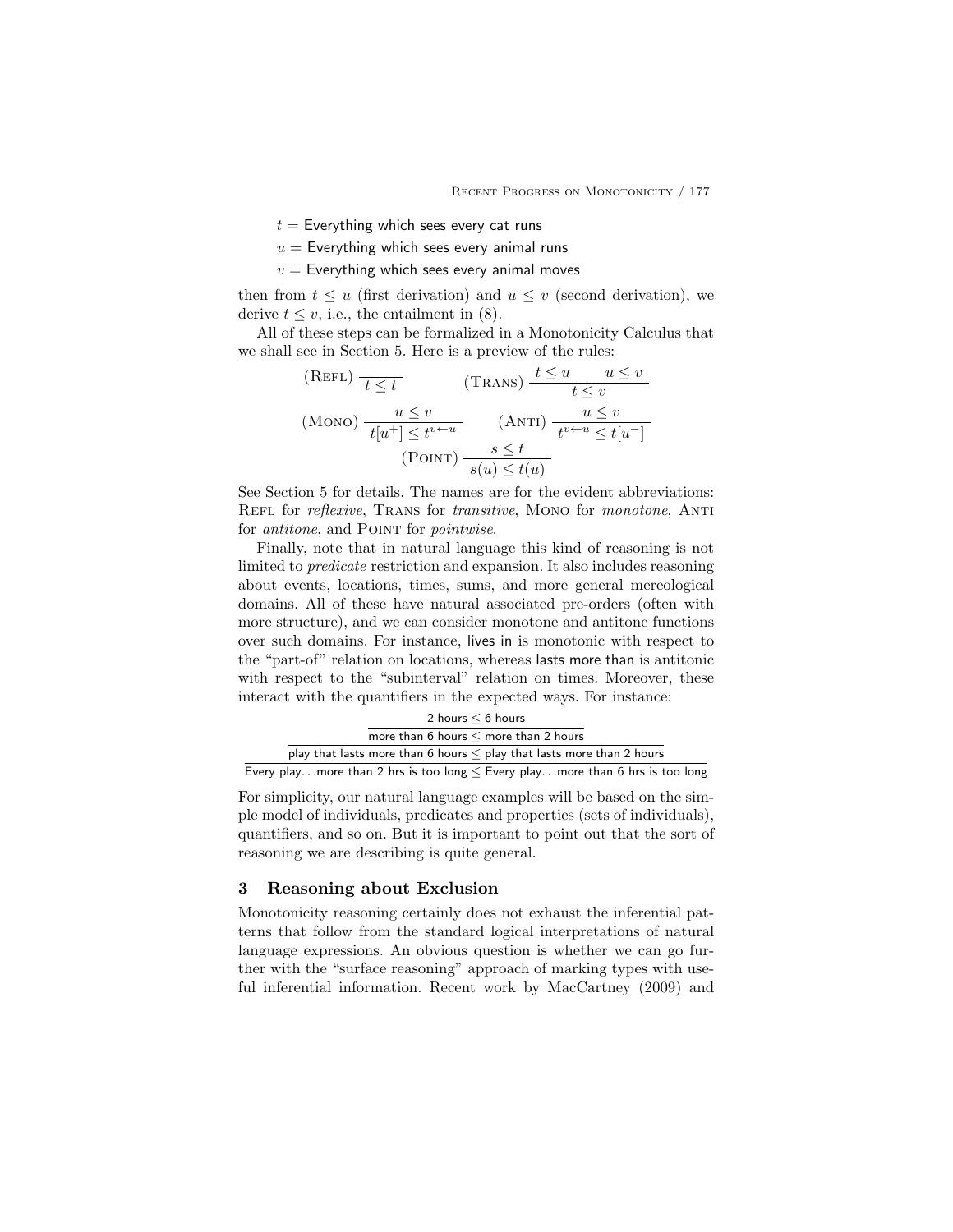MacCartney and Manning (2009) has shown that many new inferential patterns can be derived by tracking how functional expressions project *exclusion* relations, in addition to the *inclusion* relations on which monotonicity reasoning is based. It was then shown in Icard (2012) that the resulting system can be understood formally as an extension of the Monotonicity Calculus, with more type markings and correspondingly more classes of functions refining the classes of monotonic and antitonic functions.

A simple example of an inference that depends on exclusion is:

Every porcupine is nocturnal  $\Rightarrow$  Not every porcupine is diurnal.

Notice that nocturnal and diurnal do not stand in an inclusion relation, nor do every and not every. Thus, we cannot perform replacements as in the examples above. For that we need to know how the exclusion relations between such expressions are projected in different contexts.

The important observation, essentially made first in Keenan and Faltz (1984), is that type domains have more structure than an arbitrary pre-order. The relevant structure here is that of a *bounded distributive lattice.* This is a tuple  $X = (X, \vee, \wedge, \bot, \top)$ , where X is a set,  $\vee$ and  $\wedge$  are commutative, associative, and idempotent operations which distribute over each other, and  $\perp$  and  $\perp$  satisfy the identities  $\perp \wedge x = \perp$ ,  $\perp \vee x = x$ ,  $\top \wedge x = x$ ,  $\top \vee x = \top$ . For instance,  $\mathbb{D}_t$  is the smallest nontrivial bounded distributive lattice  $2 = (\{0, 1\}, +, \cdot, 0, 1);$  and the bounded distributive structure for predicates is the "powerset algebra"  $(\wp(E), \cup, \cap, \emptyset, E)$ . In fact, whenever  $\mathbb{D}_{\tau}$  is a bounded distributive lattice, so is  $\mathbb{D}_{\sigma \to \tau}$ . All of this holds for the smaller class of "Boolean" lattices as well, but we do not need to make use of complements here.

Following MacCartney (2009) (as presented in Icard (2012)), we introduce the following set of relations, which are well-defined on elements of any bounded distributive lattice  $X = (X, \vee, \wedge, \bot, \top)$ :

$$
x \le y : x \land y = x
$$
  
\n
$$
x \ge y : x \lor y = x
$$
  
\n
$$
x|y : x \land y = \bot
$$
  
\n
$$
x \smile y : x \lor y = \top
$$

We write  $x \equiv y$  if both  $x \leq y$  and  $x \geq y$ ; write  $x \wedge y$  if both  $x|y$  and  $x \sim y$  (and we say that *x* and *y* are *mutually exclusive*); and write  $x \neq y$ for the universal (uninformative) relation on *X*. Thus we define the set  $\mathcal{R}$  of relations to be:  $\{\equiv,\leq,\geq,\lambda, \vert,\sim,\#\}.$ 

Example 3. The predicates square and circular stand in the '*|*' relation since the set of square things and the set of circular things are disjoint.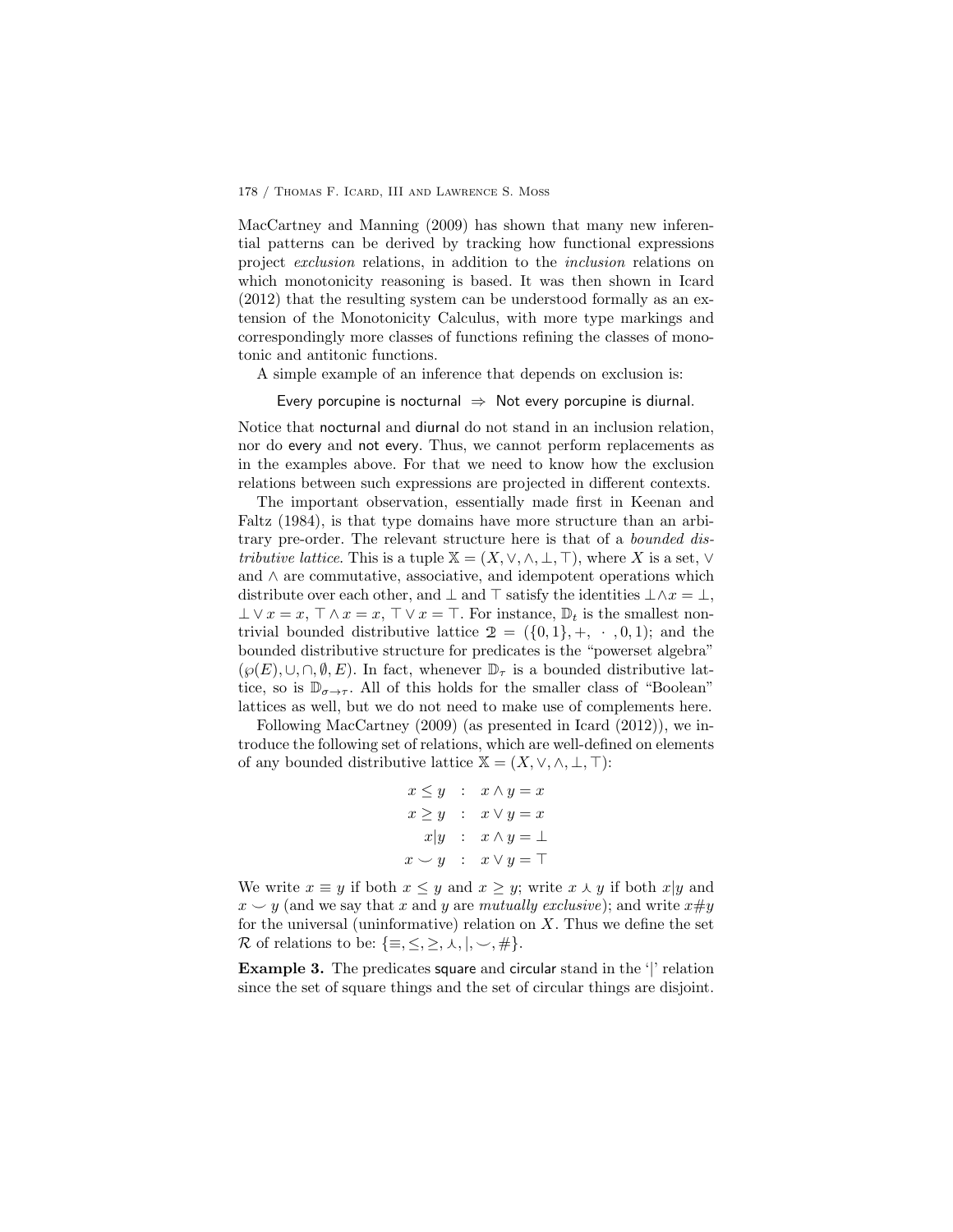In the space of quantifier meanings, we have more than five  $\sim$  fewer than eight, since at least one of these holds of every two sets. Finally, animate stands in the  $\lambda$ ' relation to inanimate, since these are mutually exclusive and exhaustive.

Monotone functions preserve the basic inequalities  $\leq$  and  $\geq$ , while antitone functions reverse them. Now that we have introduced several new relations, what classes of functions do we need to predict the relation between two complex expressions that differ only with respect to some subexpressions whose relation is known? That is, supposing *uRv*, what do we need to know about *t* in order to determine for which  $R' \in \mathcal{R}$  we have  $t[u]R't[v]$ ? It turns out, some familiar refinements of the classes of monotonic and antitonic functions are sufficient:

**Definition 1.** Suppose  $f : \mathbb{X} \to \mathbb{Z}$  is a function on lattices.

*f* is *additive* if  $f(x \vee y) = f(x) \vee f(y)$ .

*f* is *multiplicative* if  $f(x \wedge y) = f(x) \wedge f(y)$ .

*f* is *anti-additive* if  $f(x \vee y) = f(x) \wedge f(y)$ .

*f* is *anti-multiplicative* if  $f(x \wedge y) = f(x) \vee f(y)$ .

That additivity and multiplicativity refine monotonicity follows from the easy observation that the following three conditions are equivalent: (a) *f* is monotonic; (b)  $f(x) \vee f(y) \leq f(x \vee y)$ ; (c)  $f(x \wedge y) \leq$  $f(x) \wedge f(y)$ . Similarly, anti-additivity and anti-multiplicativity refine antitonicity since the following three are equivalent: (a)  $f$  is antitonic; (b)  $f(x \vee y) \leq f(x) \wedge f(y)$ ; (c)  $f(x) \vee f(y) \leq f(x \wedge y)$ .

It has been observed, at least since Zwarts (1981), that, for instance, no is anti-additive in both of its arguments, while every is anti-additive in its first argument and multiplicative in its second argument:

No aardvark eats kelp or carrots  $\equiv$ No aardvark eats kelp and no aardvark eats carrots Every animal is a child and a grandchild  $\equiv$ Every animal is a child and every animal is a grandchild

In fact, all of these function classes are exemplified by expressions in English. We introduce a new set of type markings  $\Sigma$  extending  $\mathcal{M}$ :

$$
\Sigma = \{\cdot, +, -, \Phi, \Theta, \boxplus, \boxminus, \Theta, \Theta\}.
$$

Terms labeled with  $\Phi$  will be additive; those with  $\Theta$  anti-additive;  $\boxplus$ corresponds to multiplicative;  $\exists$  to anti-multiplicative;  $\oplus$  corresponds to additive and multiplicative (for an expressions like *is*); finally,  $\ominus$  is reserved for expressions that are anti-additive and anti-multiplicative, nearly amounting to outright negation.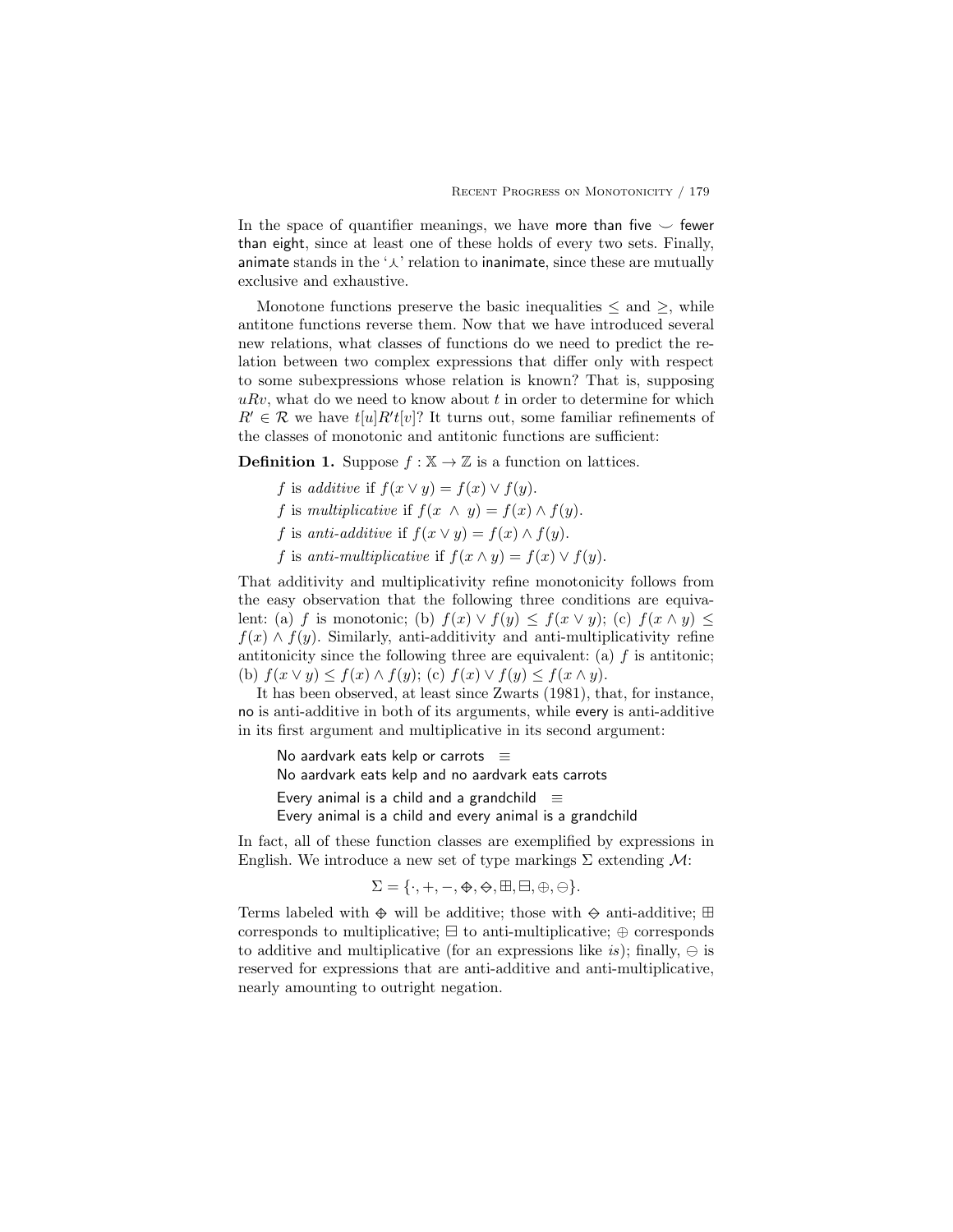The important observation for understanding exclusion-based inferences like those above is that these function classes "project" the relations in  $R$  in predictable ways. For instance, from the fact that nocturnal  $\lambda$  diurnal and the fact that every is multiplicative, we can conclude:

#### Every porcupine is nocturnal *|* Every porcupine is diurnal

If every were merely monotone in its second argument, this relation would not necessarily hold. Indeed, we can say explicitly what the "projectivity" behavior for each type of function is (MacCartney 2009). With  $R \in \mathcal{R}$  and  $\varphi \in \Sigma$ , the *projection of*  $R$  *under*  $\varphi$ , written  $[R]^{\varphi}$ , is the strongest  $R^* \in \mathcal{R}$  such that, whenever  $xRy$  and f is a  $\varphi$ -function, we must have  $f(x)R^*f(y)$ . The projectivity behavior of these function classes is summarized below.

The final ingredient of exclusion reasoning is a *join* operation  $\bowtie$ , where  $R \bowtie R'$  is understood to be the strongest relation  $R^* \in \mathcal{R}$  such that whenever  $xRy$  and  $yR'z$ , it follows that  $xR^*z$ :

| ⋈  | ⊑             |               |          |               |     |
|----|---------------|---------------|----------|---------------|-----|
| 三三 | $\sqsubseteq$ |               |          |               | #   |
|    | #             | $\sqsupseteq$ |          | #             |     |
|    |               |               | $\equiv$ |               |     |
|    | #             |               | $\Xi$    | $\frac{1}{4}$ | 三三五 |
|    |               |               |          | $\equiv$      |     |

We now have enough to finish deriving the example above, that No porcupine is diurnal follows from Every porcupine is nocturnal. We first observed that Every porcupine is nocturnal *|* Every porcupine is diurnal. Moreover, we have every  $\lambda$  not every, and in particular Every porcupine is diurnal  $\lambda$  Not every porcupine is diurnal. Since the join  $|\infty \lambda| = \leq$ , we can conclude Every porcupine is nocturnal  $\leq$  Not every porcupine is diurnal. Summarizing in a natural-deduction-style proof, where  $t =$ Every porcupine is diurnal,  $s =$  Every porcupine is nocturnal, and  $r =$  Not every porcupine is nocturnal:

| noturnal | A diurnal         | every                            | not every |
|----------|-------------------|----------------------------------|-----------|
| $t s$    | $s \curlywedge r$ | $(  \bowtie \curlywedge = \leq)$ |           |

To treat more complex cases that involve embeddings under multiple functional expressions, as in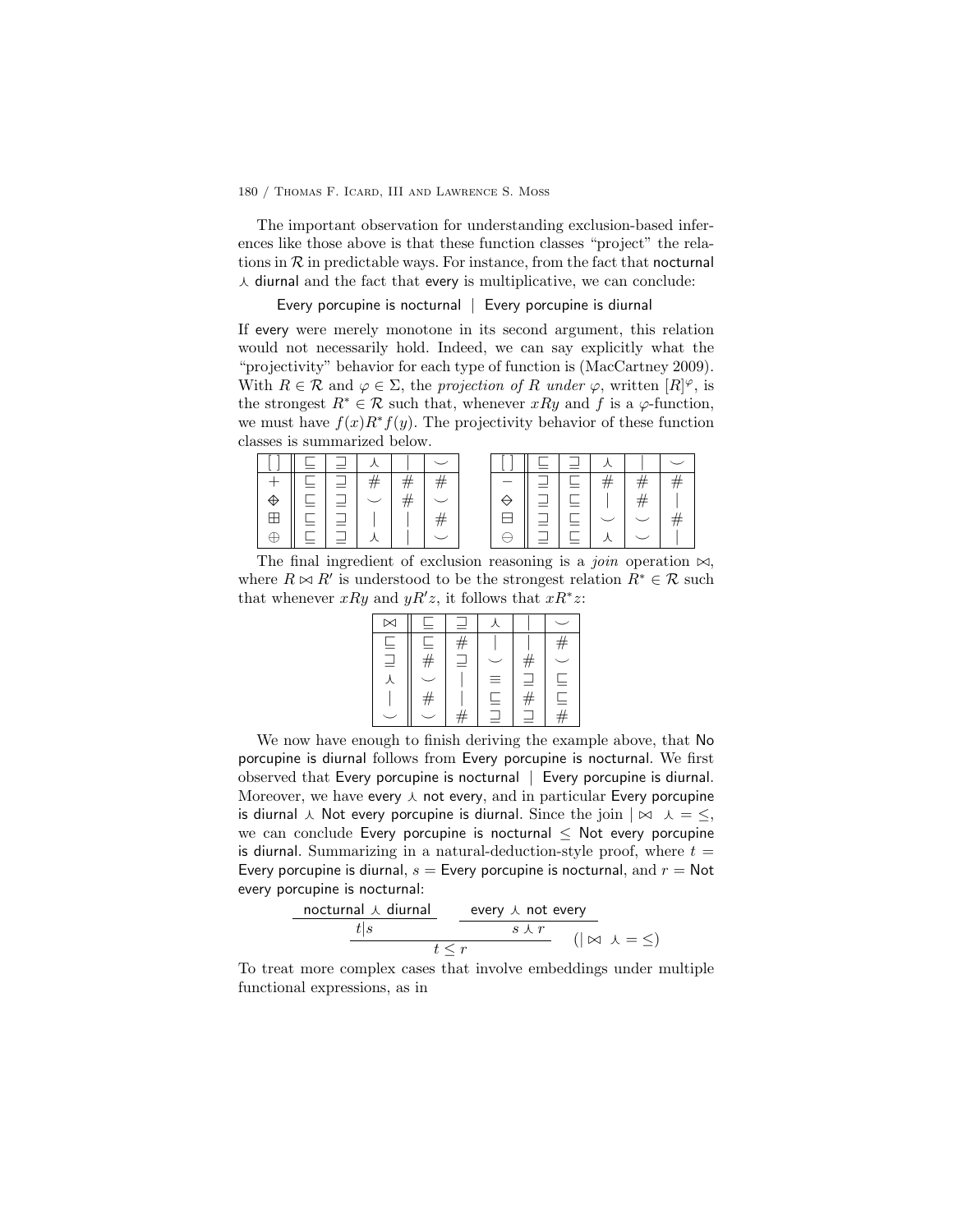RECENT PROGRESS ON MONOTONICITY / 181

No porcupine that misses a warning sign is safe  $\leq$ Some porcupine that misses an important warning sign is in danger

we must understand the extension of the composition  $\circ$  operator from *M* to  $\Sigma$  which we saw in Section 2.4. The structure  $(\Sigma, \circ)$  forms a monoid, with identity element  $\oplus$  (Icard 2012). For example, from the fact that a is additive, misses is antitonic, and no is anti-additive and anti-multiplicative, we can conclude that No porcupine who misses a  $\lceil \cdot \rceil$ is safe is monotonic in  $[$   $]$ , since in fact  $\ominus \circ -\circ \oplus = +$ .

# 4 Applications

The systems and algorithms sketched above have found applications in psychology of language and computational linguistics. Before turning to formal foundations of the Monotonicity Calculus, we first offer an overview of some of the areas where these systems have proven useful.

# 4.1 Psychological

Monotonicty has been implicated in a number of psychological phenomena in language processing and language-based reasoning tasks. To take a simple example, consider the following sentence (inspired by an example in Geurts and van der Slik (2005)):

(a) Most Americans who know a foreign language speak it at home.

A typical speaker may not be able to judge under what conditions such a sentence will be true. Does it hold in a situation where most Americans who know two foreign languages speak only one of them at home? Or is it sufficient that most Americans know at least one of the languages they speak at home? Or need they speak most of the languages they know at home? Contrast this apparent underdeterminacy with the patent fact that the sentence in (a) entails that in (b).

(b) Most who know a foreign language speak it at home or at work.

In some sense, it does not matter which of the readings above is correct. This entailment holds on all of them. Relatedly, while there are significant logical differences between the quantifiers most and every, Oaksford and Chater (2001) have shown that inference patterns like

$$
\frac{\text{most } X \ Y \qquad Y \le Z}{\text{most } X \ Z} \qquad \qquad \text{and} \qquad \qquad \frac{\text{every } X \ Y \qquad Y \le Z}{\text{every } X \ Z},
$$

of which the inference from (a) to (b) is an instance, seem to be equally easy for subjects, despite the difference in logical complexity. One might take such evidence to suggest people sometimes are able to recognize entailments on the basis of these general monotonicity patterns.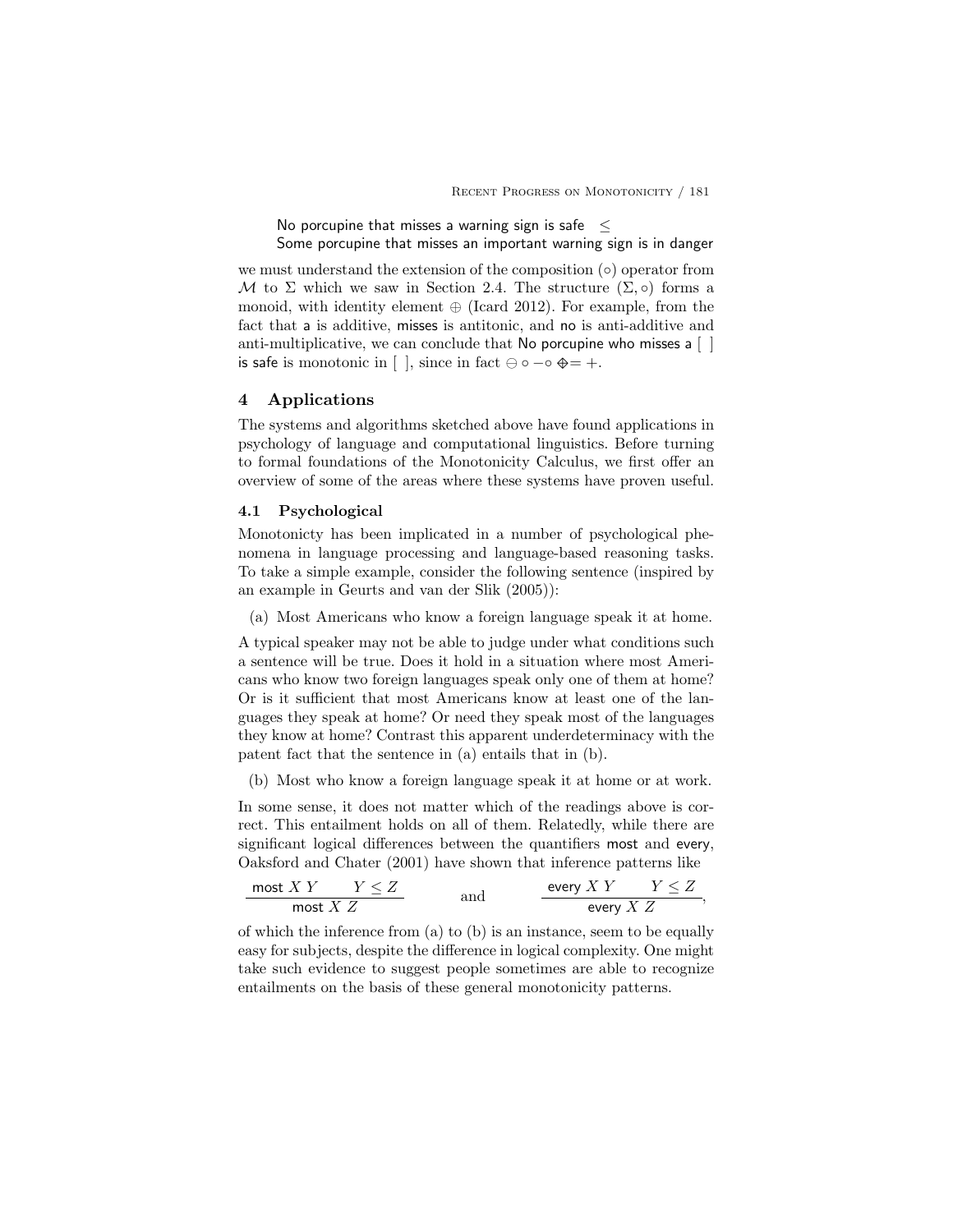Geurts (2003) has taken this idea further, demonstrating how a simple processing model based on a calculus closely related to what we outline here can explain many aspects of Oaksford and Chater's (1999) meta-analysis of syllogistic reasoning. For instance, among valid syllogisms those that require two applications of the monotonicity rule (our  $(Mono)$  below in Section 5.4) turn out to be more difficult for subjects than those that require only one, all other things equal. Generally, the results of this work are suggestive, if also preliminary.

One of the most intriguing aspects of monotonicty from a psycholinguistic point of view is the robust correspondence between antitone contexts and the syntactic distribution of a class of expressions called *negative polarity items* (NPIs). Perhaps the simplest generalization about these expressions—which include as examples in English at all, yet, any, a wink,  $\dots$ —is that they seem to appear almost solely in (locally) antitone contexts. For instance, while Everyone found any evidence is ungrammatical, No one found any evidence is perfectly grammatical. In fact, one of the intended uses of the internalized schema (Dowty 1994; Moss 2012) sketched above in Section 2.5 is to define categorial grammars that properly govern the syntactic distribution of NPIs. Thus, the monotonicity markings play a double role of licensing monotonicity inferences, as well as restricting which expressions will typically be recognized or generated by a grammar.

Within the class of NPIs, Zwarts (1981) and others have distinguished several subclasses of NPIs based on the strength of their preferred syntactic environments. Weak NPIs like any appear in arbitrary antitone contexts; strong NPIs, e.g., in years, require anti-additive contexts; while super-strong NPIs such as one bit require anti-additive and anti-multiplicative contexts. Thus, curiously, the correspondence between logical features and grammaticality extends to exclusion-based reasoning as well, in light of Section 3. Extending the internalized schema from monotonicity and antitonicity to internalized markings for exclusion relations, so as to govern the syntactic distribution of weak, strong, and super strong NPIs, is an interesting avenue for future work.

The exact nature of the generalizations about NPIs has been a matter of some controversy, as they also appear in questions and other contexts that are not antitone in any straightforward sense, e.g. Do you have any evidence?. Giannakidou (2011) contains an up-to-date summary of the data and theoretical proposals, as well as references to the literature on NPIs. There is some preliminary experimental work on this topic. Chemla et al. (2011), for example, suggest that speakers' perceived judgments of monotonicity may be better predictors of their grammaticality judgments than, say, the "true" logical facts about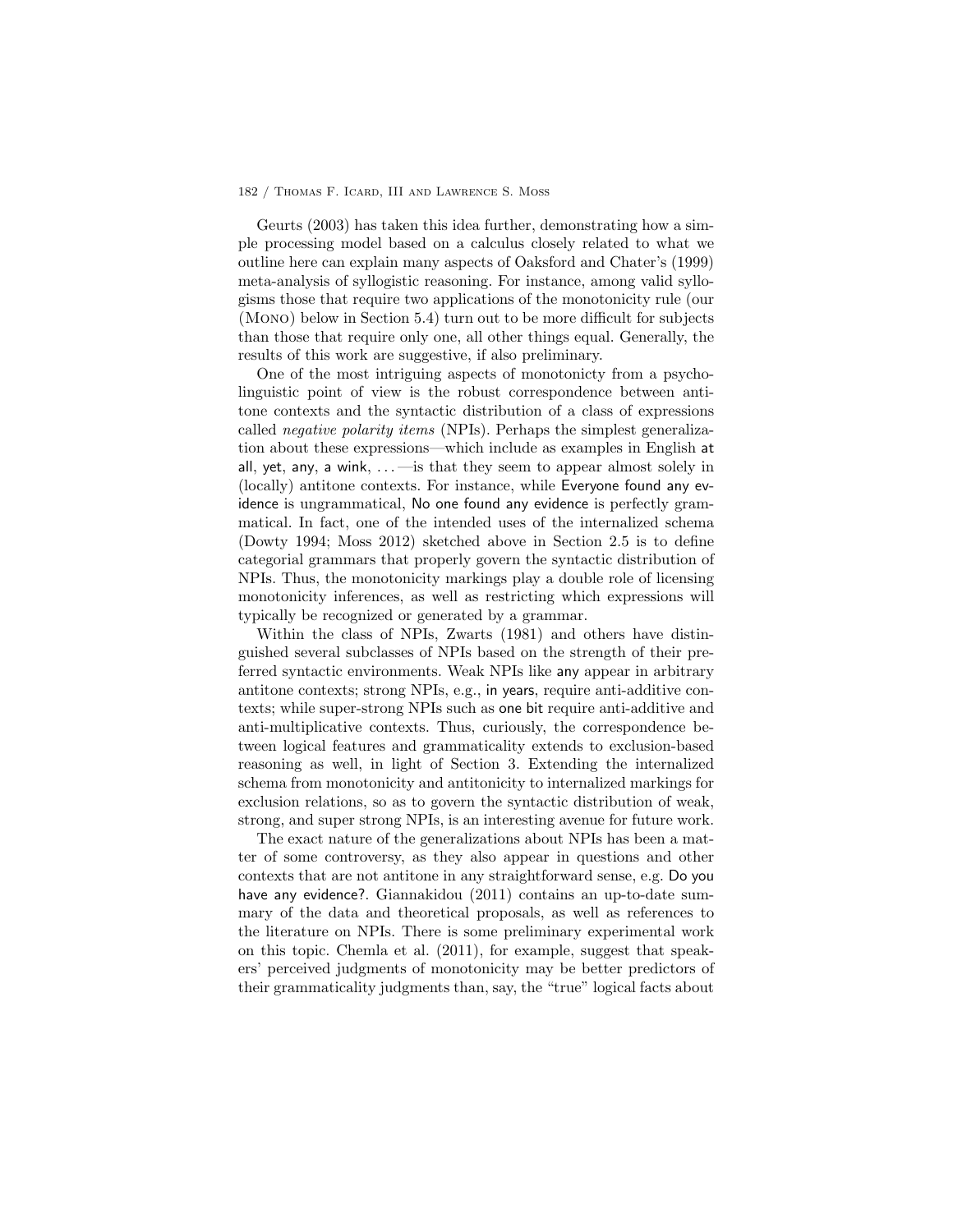monotonicity in a given formalization. See also Szabolcsi et al. (2008) for experimental work on the link between antitonicity and negative polarity. It is an intriguing question why there should be such a close, if not perfect, correspondence at all between these logical features licensing monotonicity inferences and issues of which sentences are judged as well-formed. To our knowledge, this is still somewhat mysterious.

#### 4.2 Computational

The computational problem of recognizing textual entailment (RTE) that is, automatically determining which strings of text intuitively follow from which other strings of text—is an integral part of natural language processing. RTE is implicated in other critical natural language understanding tasks, including question answering, search, summarization, translation, and many others. The general RTE task is quite a difficult problem. Determining whether one claim follows from another can depend on just about any aspect of human knowledge, experience, and understanding. Just consider what might be required to recognize that The floor is very slippery follows from The floor is made of teflon and coated with motor oil. Other plausible entailments may be controversial to begin with: does it follow from Freedonia possesses enriched uranium that Freedonia is developing nuclear weapons? Many examples of this sort do show up in RTE contests and test suites, and certainly one would like to have an approach that works in open-ended domains. However, one of the intriguing observations from a logician's point of view is that a wide range of entailments follow distinct patterns—monotonicity being one of the most notable—and the basic world knowledge necessary may not go beyond simple lexical relations available from WordNet or some other lexical database. It seems reasonable to take advantage of these general "logical" patterns, that is, patterns validated on the basis of form alone, whenever possible.

MacCartney and Manning (2009) have developed an RTE system that includes monotonicity reasoning as the central component. Their "NatLog" system begins with some basic linguistic preprocessing: tokenization, parsing, named entity recognition, and so on. The system also runs a monotonicty marking algorithm like those outlined in Section 2, and builds on related work by Nairn et al. (2006) on so-called implicativity. In the end, NatLog makes a guess about the relation between the premise text and the hypothesis text using a sequence of edits bridging the two texts. Testing the system on the PASCAL RTE Challenge data (Dagan et al. 2005), NatLog outperformed the state-ofthe-art Stanford RTE System on precision, though it fell far short on recall. The Stanford System is based on a maximum entropy classifier,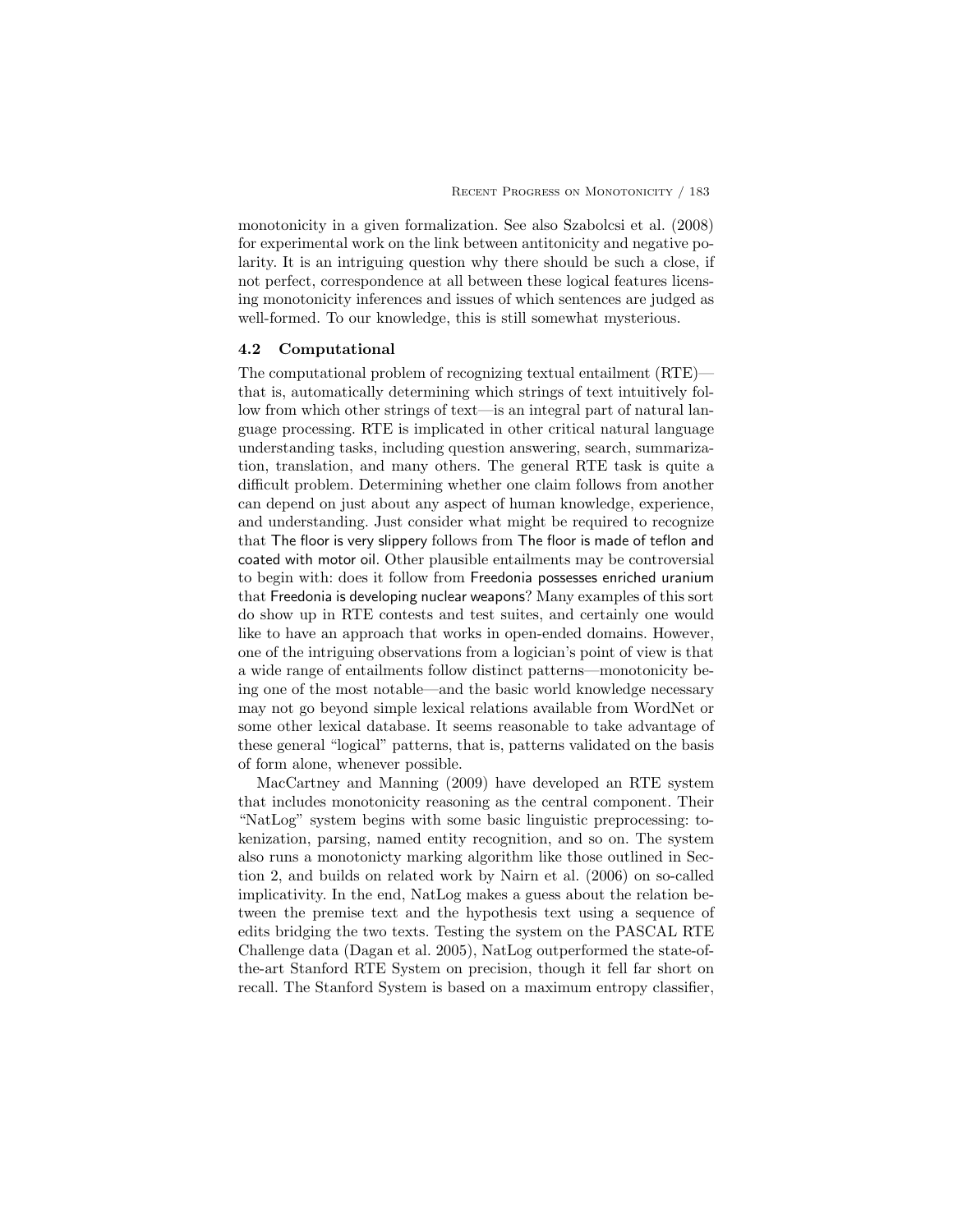which learns to make predictions from labeled text pairs using handcoded features. Interestingly, a hybrid of the two systems outperformed both NatLog and the Stanford System on overall accuracy, suggesting that an integrated approach incorporating both statistical learning and logical reasoning may be desirable. The most detailed explanation of NatLog can be found in MacCartney (2009).

Given the importance and prevalence of monotonicity in ordinary reasoning, maintaining a list of expressions together with their monotonicity information promises to be useful. However, doing this manually may become quite cumbersome, particularly if we want to use the same basic algorithms and tools across multiple languages. Danescu et al. (2009) have taken a first step in addressing this by showing how antitone contexts in particular can be learned automatically. The trick is to capitalize on the close correspondence between antitone contexts and the distribution of NPIs, sketched above in Section 4.1. Intuitively, the more often an expression co-occurs with NPIs, the more likely it is to create antitone contexts. Using a list of well-established NPIs, Danescu et al. (2009) collect candidate expressions *w* by determining whether the following inequality holds, where  $c_{NPI}(w)$  is the number of times *w* co-occurs with an NPI, *c*(*w*) is the count of *w* in the corpus, and *W* is the lexicon:

$$
\frac{c_{NPI}(w)}{\sum_{w'\in W}c_{NPI}(w')} > \frac{c(w)}{\sum_{w'\in W}c(w')}.
$$

That is, the frequency of occurrences of *w* with NPIs should be greater than what we would expect from the frequency of *w* occurrences in the overall corpus. Their algorithm has good precision (80%), and most importantly, they discover a long list of antitone expressions that had not appeared on previous inventories. The algorithm has even been extended to achieve co-learning of antitone contexts and NPIs, e.g. for languages where extensive lists of NPIs are not already established (Danescu and Lee 2010). See also Cheung and Penn (2012) for related work. Note finally that in view of the connection between the inference patterns based on exclusion relations (Section 3) and subclasses of NPIs (Section 4.1), these methods could also be used to discover subclasses of antitone operators—anti-additive and anti-multiplicative—based on co-occurrence with weak, strong, and superstrong NPIs.

Generally, we believe that the formal investigation of logical and mathematical aspects of these systems for natural reasoning should be developed alongside these applied projects. Each stands to gain from insights the other can provide.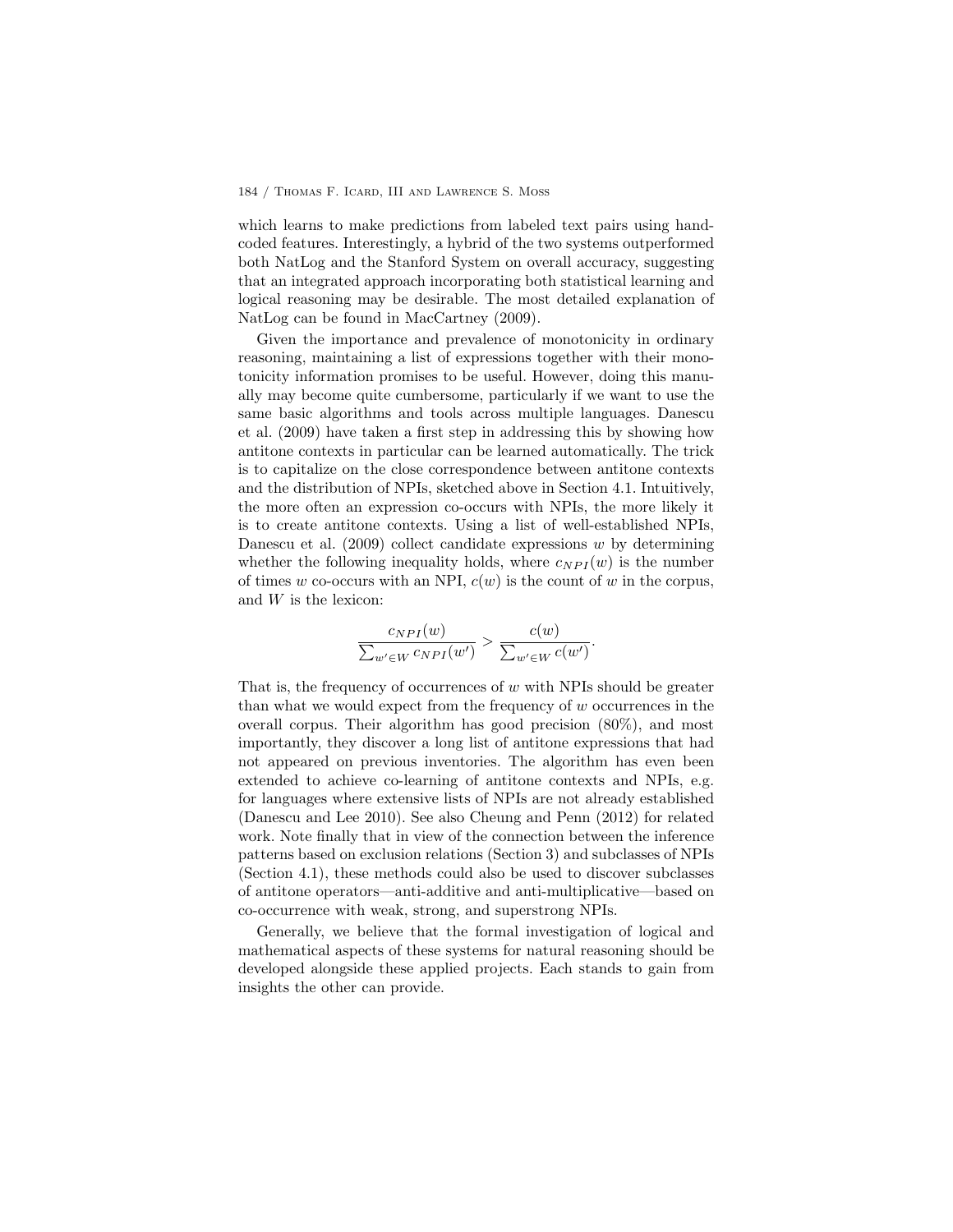#### 5 Formal Treatment

The centerpiece of this paper is a formal development of what we have seen. The material here is based on Icard and Moss (2013).

#### 5.1 Types and Domains

**Definition 2.** As above, let  $M = \{+, -, \cdot\}$ . We call M the set of *markings*, and we use *m* to denote an element of *M*.

Definition 3. Let *B* be a set of *base types*. Working over some fixed set  $\beta$  and therefore suppressing mention of it, the full set of types  $\mathcal T$  is defined as the smallest superset of *B*, such that whenever  $\sigma, \tau \in \mathcal{T}$ , so is  $\sigma \stackrel{m}{\rightarrow} \tau$ , for each  $m \in \mathcal{M}$ .

Expressions of type  $\sigma \stackrel{+}{\rightarrow} \tau$  will denote monotone functions, those of type  $\sigma \to \tau$  antitone functions, and those of type  $\sigma \to \tau$  arbitrary functions. We therefore have a natural preorder on *M*, whereby  $m \nightharpoonup m'$ iff  $m = m'$  or  $m' = \cdot$ . This ordering can be used to define a natural preorder on  $\mathcal T$ . Intuitively  $\sigma \preceq \tau$  will mean that anything of type  $\sigma$  could also be considered as of type  $\tau$ . So for function spaces, we take  $\prec$  to be "antitone in the domain argument and monotone in the codomain."

**Example 4.** In standard Montague semantics, we take  $\mathcal{B}$  to be  $\{e, t\}$ . (However, recall from Section 2.6 that the work here extends to types for locations, times, sums, and other natural language categories with ordered domains.) In our example from algebra, we took it to be *{r}*.

**Definition 4** ( $\leq$  on types). Define  $\leq \in \mathcal{T} \times \mathcal{T}$  to be least such that  $\tau \preceq \tau$ , and whenever  $\sigma' \preceq \sigma$  and  $\tau \preceq \tau'$ , and  $m \sqsubseteq m'$ , we have  $\sigma \stackrel{m}{\rightarrow} \tau \preceq \sigma' \stackrel{m'}{\rightarrow} \tau'.$ 

Example 5. We return to the linguistic example, using base types *e* and *t*. We abbreviate  $e \rightarrow t$  by *p* (for "property"). A determiner (quantifier) such as every might be interpreted as an element of a marked type  $p \stackrel{-}{\rightarrow} (p \stackrel{+}{\rightarrow} t)$ . In some sense, this is the most specific type we could assign to every. But it could also be considered of type  $p \rightarrow (p \rightarrow t)$ , for example, or even  $p \to (p \to t)$ . Note that according to Def. 4,

$$
p \stackrel{-}{\rightarrow} (p \stackrel{+}{\rightarrow} t) \preceq p \stackrel{.}{\rightarrow} (p \stackrel{.}{\rightarrow} t).
$$

The same holds for the type of some:  $p \stackrel{+}{\rightarrow} (p \stackrel{+}{\rightarrow} t) \preceq p \stackrel{+}{\rightarrow} (p \stackrel{+}{\rightarrow} t)$ , and no:  $p \stackrel{-}{\rightarrow} (p \stackrel{-}{\rightarrow} t) \preceq p \stackrel{.}{\rightarrow} (p \stackrel{.}{\rightarrow} t)$ .

**Definition 5** ( $\uparrow$  and  $\vee$  on types). We endow *M* with the obvious upper semilattice structure, writing  $m_1 \vee m_2$  for  $m_1$  if  $m_1 = m_2$ , and *·* otherwise. (Again, the dot *·* is one of the markings, hence an element of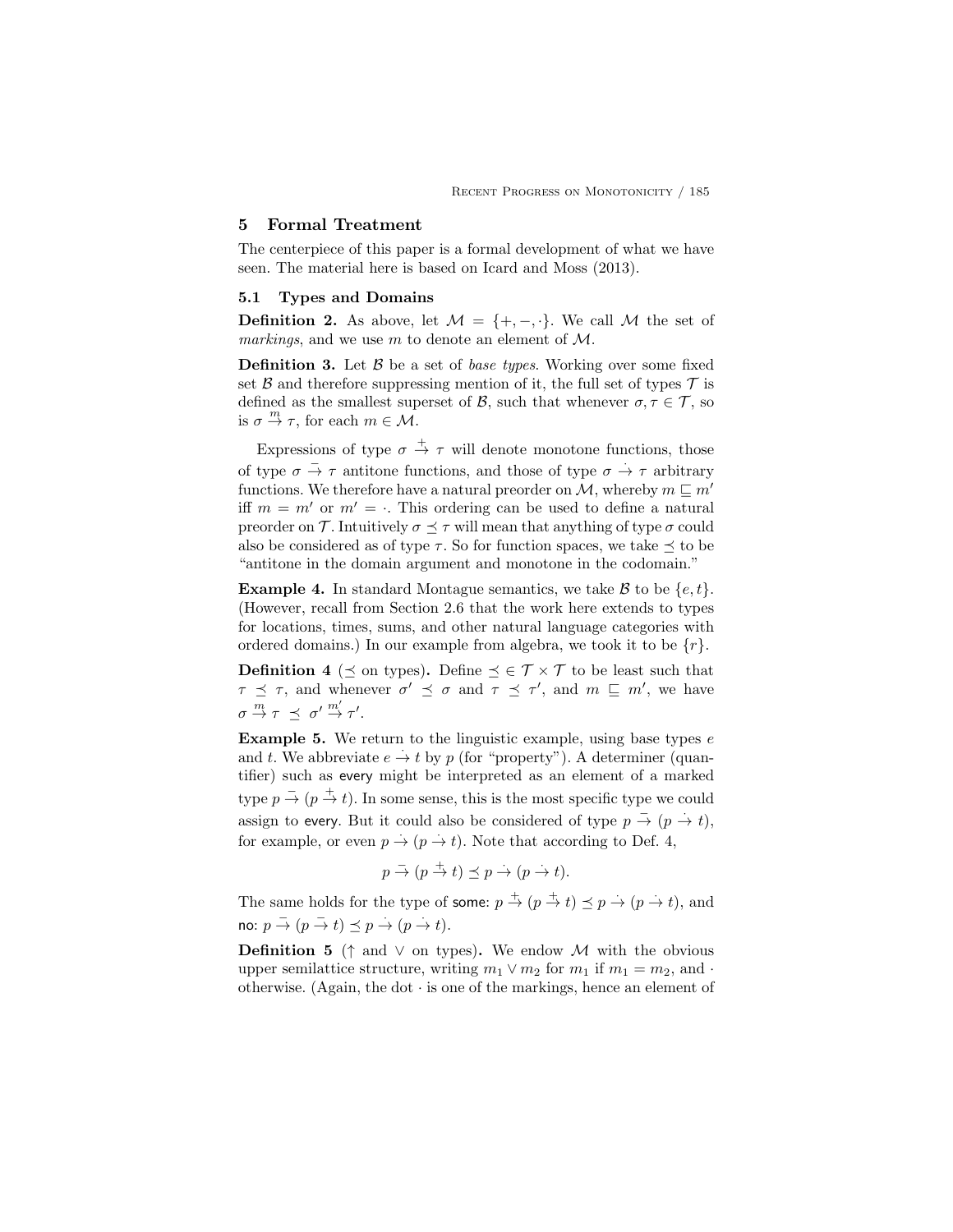$M$ .)  $\uparrow$  is the smallest relation on types, and  $\vee$  is the smallest function on types, with the properties that for all  $\sigma$ ,  $\tau_1$ , and  $\tau_2$ :

1. 
$$
\sigma \uparrow \sigma
$$
, and  $\sigma \vee \sigma = \sigma$ .  
\n2. If  $\tau_1 \uparrow \tau_2$ , then  $(\sigma \stackrel{m_1}{\rightarrow} \tau_1) \uparrow (\sigma \stackrel{m_2}{\rightarrow} \tau_2)$  for all  $m_1, m_2 \in \mathcal{M}$ , and  
\n $(\sigma \stackrel{m_1}{\rightarrow} \tau_1) \vee (\sigma \stackrel{m_2}{\rightarrow} \tau_2) = \sigma \stackrel{m_1 \vee m_2}{\rightarrow} (\tau_1 \vee \tau_2)$ .

We define  $\sigma \mapsto \hat{\sigma}$  on  $\mathcal T$  by  $\hat{\sigma} = \sigma$  for  $\sigma$  basic, and  $(\sigma \stackrel{m}{\to} \tau) \stackrel{\frown}{=} \sigma \stackrel{\frown}{\to} \hat{\tau}$ .

**Lemma 1.**  $\uparrow$  is an equivalence, and  $\hat{\sigma}$  is the least upper bound in  $\preceq$ of the (finite)  $\uparrow$ -equivalence class of  $\sigma$ .

As an ordered set,  $(\mathcal{T}, \preceq)$  has some undesirable properties. For example, there are pairs of types that have incomparable upper bounds. These pathologies are largely "tamed" by Definition 5.

Example 6. Returning to Ex. 5, we have

$$
p \stackrel{-}{\rightarrow} (p \stackrel{+}{\rightarrow} t) \uparrow p \stackrel{+}{\rightarrow} (p \stackrel{+}{\rightarrow} t) \uparrow p \stackrel{-}{\rightarrow} (p \stackrel{-}{\rightarrow} t).
$$

The least upper bound for this  $\uparrow$ -equivalence class is  $p \to (p \to t)$ . Intuitively, any expression of any of these types can just as well be considered an expression of type  $p \to (p \to t)$ , the type of an arbitrary generalized quantifier.

Up until now, we have been dealing with the basics of the type system. We have yet to go into details on the syntax of higher-order terms. But before we do this, it will be informative to give the intended models for our languages. We call these *standard structures*.

**Definition 6** (Structures). A *standard structure* is a system  $S =$  ${\{\mathbb D}_{\tau}\}_{{\tau}\in\mathcal{T}}$  of preorders (called *type domains*), one for each type  ${\tau}\in\mathcal{T}$ . We write  $\mathbb{D}_{\tau} = (D_{\tau}, \leq_{\tau})$  for the domain of type  $\tau$ . For the base types  $\beta \in \mathcal{B}$  there is no requirement on  $\mathbb{D}_{\beta}$ . For complex types  $\sigma \stackrel{m}{\rightarrow} \tau$ , we have several requirements:

- 1.  $D_{\sigma \to \tau}$  is the set of all monotone functions from  $\mathbb{D}_{\sigma}$  to  $\mathbb{D}_{\tau}$ .
- 2.  $D_{\sigma \to \tau}$  is the set of all antitone functions from  $\mathbb{D}_{\sigma}$  to  $\mathbb{D}_{\tau}$ .
- 3.  $D_{\sigma \to \tau}$  is the set of all functions from  $\mathbb{D}_{\sigma}$  to  $\mathbb{D}_{\tau}$ .
- 4. For all markings  $m \in \mathcal{M}$ , all types  $\sigma, \tau \in \mathcal{T}$ , and all  $f, g \in D_{\sigma \frac{m}{2}, \tau}$ , we have  $f \leq_{\sigma,\mathfrak{m}_{\tau}} g$  if and only if  $f(a) \leq_{\tau} g(a)$  for all  $a \in D_{\sigma}$ . This is called the *pointwise* order.

**Example 7.** With  $\mathcal{B} = \{e, t\}$ , usually one takes  $\mathbb{D}_e$  to be an arbitrary set, made into a *discrete preorder*:  $x \leq y$  iff  $x = y$ .  $\mathbb{D}_t$  is usually taken to be the two-element order  $0 \leq 1$ . Then we get a standard structure by defining  $\mathbb{D}_{\sigma}$  by recursion on complex types. For example,  $\mathbb{D}_{(e \to t) \to t}$  will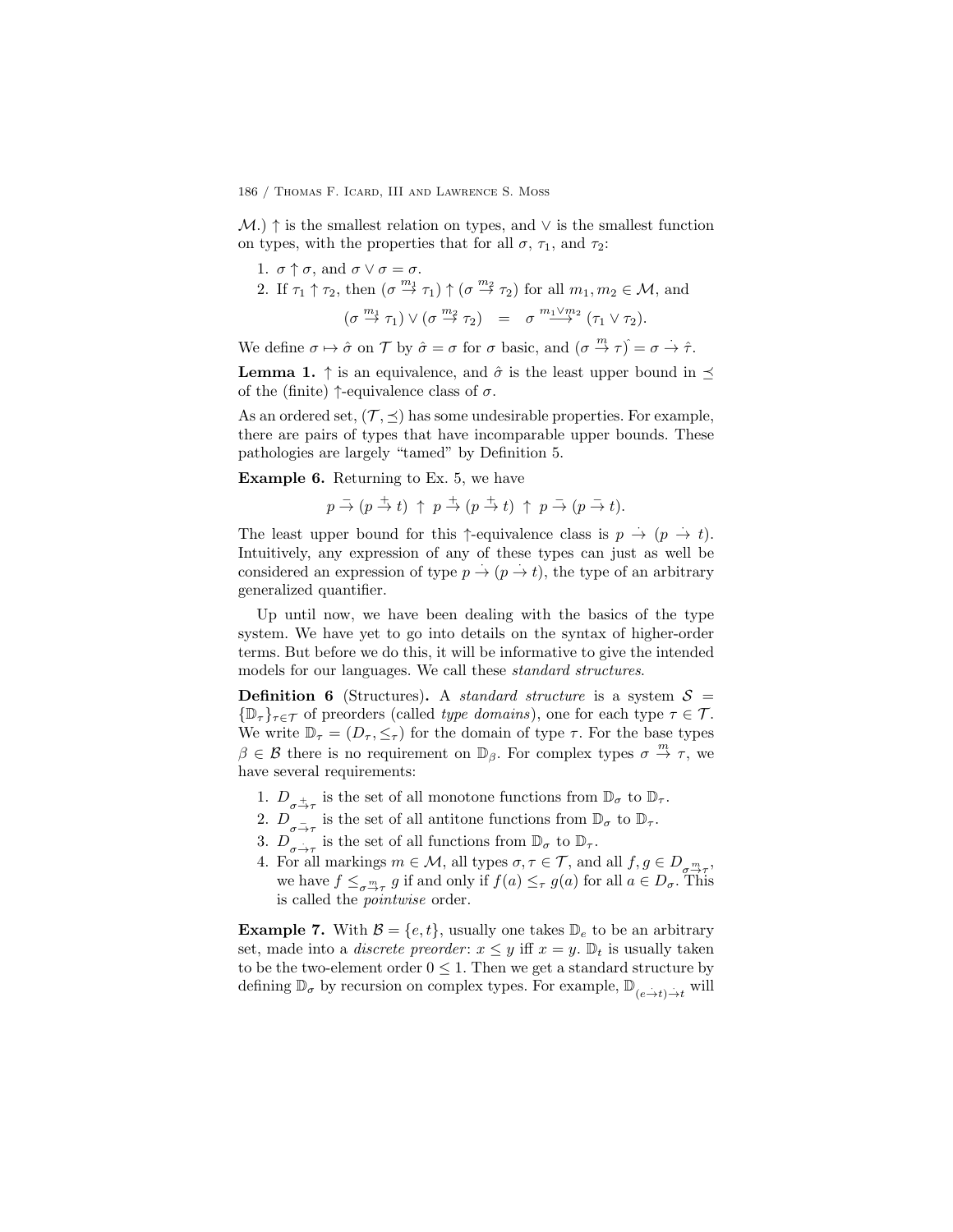be the set of *all* functions from  $\mathbb{D}_{e \to t}$  to  $\mathbb{D}_t$ ,  $\mathbb{D}_{(e \to t)^{\frac{1}{\gamma}}t}$  will be the set of monotone functions, and  $\mathbb{D}_{(e \to t)^{-1}}$  will be the set of antitone functions. In all cases, these are taken to be preorders using the pointwise order.

Continuing the algebra example, we take  $\mathbb{D}_r$  to be  $\mathbb{R} = (R, \leq)$ , the real numbers with the usual order.

Incidentally, we speak of *standard structures* because one could instead interpret the language that we shall soon define on a more general class of structures (e.g., so called "Henkin models"). This is sometimes useful, but for our purposes in this paper the standard structures are sufficient, and the general definition is rather complicated.

We clearly have a natural embedding from  $\mathbb{D}_{\sigma}$  to  $\mathbb{D}_{\tau}$  whenever  $\sigma \preceq \tau$ . This captures the sense in which anything of type  $\sigma$  could also be considered of type  $\tau$ . When two types are related by  $\uparrow$ , their respective domains can both be embedded in a single domain. Since objects in this domain will be ordered, it will make sense to define ordering statements between expressions of  $\uparrow$ -related types in the formal language.

# 5.2 Language and Interpretation

Definition 7 (Unlabeled Typed Terms). We begin the syntax with a set Con of *constants* together with a function type : Con  $\rightarrow \mathcal{T}$ . The set *T* of typed terms  $t : \tau$  is defined recursively, as follows:

- 1. If  $c \in \textsf{Con}$ , then  $c : \textsf{type}(c)$  is a typed term.
- 2. If  $t : \sigma \stackrel{m}{\to} \tau$  and  $u : \rho$  are typed terms and  $\rho \preceq \sigma$ , then  $t(u) : \tau$  is a typed term.

Example 8. For an example pertaining to algebra, we take Con and type to be as given in (7), and with several more symbols

$$
\begin{array}{l}\text{abs}: r \rightarrow r\\ \text{0}, 1, 2 : r\end{array}
$$

Example 9. Here is a set of typed constants pertinent to natural language. We take plural nouns like cat, person, *...* : *p*. Also, we take determiners (dets)

$$
\begin{array}{l} \mathsf{every}: p \stackrel{-}{\to} (p \stackrel{+}{\to} t) \\ \mathsf{not\ every}: p \stackrel{+}{\to} (p \stackrel{-}{\to} t) \\ \mathsf{some}: p \stackrel{+}{\to} (p \stackrel{+}{\to} t) \\ \mathsf{no}: p \stackrel{-}{\to} (p \stackrel{-}{\to} t) \\ \mathsf{most}: p \to (p \stackrel{+}{\to} t) \\ \mathsf{exactly}\ n: p \stackrel{-}{\to} (p \stackrel{+}{\to} t) \end{array}
$$

Transitive verbs like see could have type  $(p \stackrel{+}{\to} t) \stackrel{+}{\to} t$ . Then sentences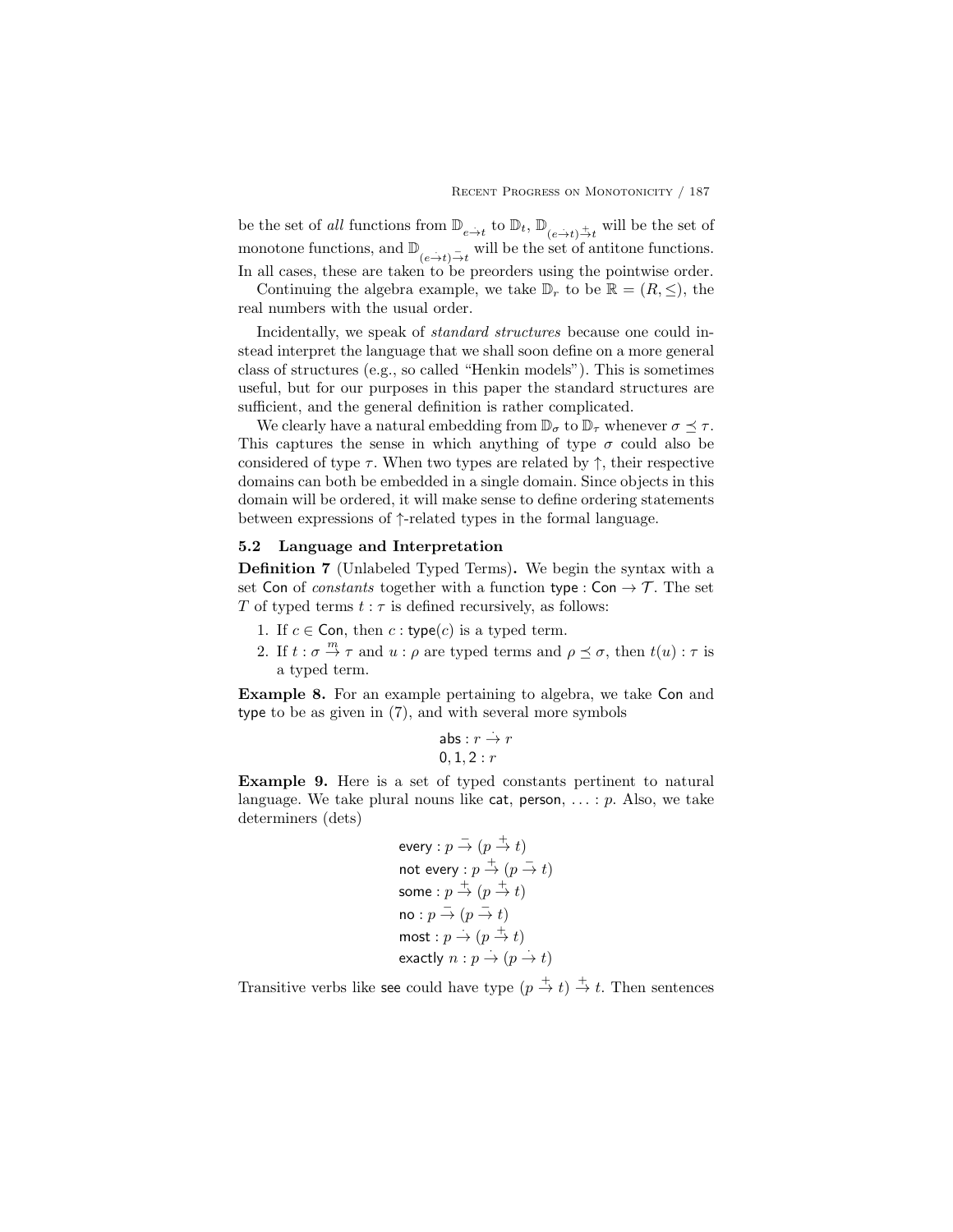of the form det+noun+verb+det+noun would correspond to terms of type *t*. (See Example 14.)

The typings of the determiners illustrate the use of this schema most clearly. They are reflections of the monotonicity phenomena that we have already seen. The observation that every is antitonic in its first argument and monotone in its second argument is exactly what the typing  $p \stackrel{-}{\rightarrow} (p \stackrel{+}{\rightarrow} t)$  expresses.

A *term* is an object *t* such that there is a type  $\tau$  with  $t : \tau$ . We assume that our notations arrange that every term has exactly one type. We interpret this language in a type domain as expected.

**Definition 8** (Denotation). For each term  $t : \tau$ , and for each  $\tau' \succeq \tau$ , we define  $[[t]]_{\tau'}^S$  by induction on *t*.

- 1. The semantics begins with values  $\llbracket c \rrbracket_{\tau}^{S}$ . We require that  $\llbracket c \rrbracket_{\tau}^{S}$  belong to  $\mathbb{D}_{\tau}$ .
- 2. If  $t : \sigma \stackrel{m}{\to} \tau$  and  $u : \sigma'$  with  $\sigma' \preceq \sigma$ , then  $[[t(u)]_{\tau}^S = [[t]]_{\sigma \stackrel{m}{\to} \tau}^S ([[u]]_{\sigma'}^S)$ .

In all cases, where  $t : \tau \preceq \tau'$ , we let  $[[t]]_{\tau'}^S = [[t]]_{\tau}^S$ .

Frequently we omit the superscript *S*.

**Example 10.** Let  $\mathcal{B} = \{r\}$ , and *S* be the standard structure defined as follows. We take  $\mathbb{D}_r$  to be  $(\mathbb{R}, \leq)$ . We take  $\llbracket \mathsf{plus} \rrbracket$  to be the function from R to functions from R to itself which takes a real number *a* to the function  $\lambda b.a + b$ . For example,  $\lceil \text{plus} \rceil(67)(-3) = 64$ . We have to check that  $[\text{plus}]$  really belongs to  $D_{r\to(r\to r)}$ . This means: For each *a*, [ $\lceil \text{plus} \rceil(a)$  is a monotone function: If  $b \leq b'$ , then  $a + b \leq a + b'$ . Moreover, the function from  $\mathbb R$  to  $(\mathbb R \stackrel{+}{\to} \mathbb R)$  taking *a* to  $[\text{plus}](a)$  is itself monotone. This means that if  $a \leq a'$ , then for all  $b, a + b \leq a' + b$ . We similarly use

| $\llbracket \mathsf{minus} \rrbracket(a)(b)$ | $= a - b$      | $\mathbb{I}$              | $= 0$ |  |
|----------------------------------------------|----------------|---------------------------|-------|--|
| $\llbracket$ times $\llbracket (a)(b)$       | $= a \times b$ | $\llbracket 1 \rrbracket$ | $=$   |  |
| $\llbracket \mathsf{div}2 \rrbracket(a)(b)$  | $= a \div 2^b$ | $\llbracket 2 \rrbracket$ | $= 2$ |  |
| $\llbracket \mathsf{abs} \rrbracket(a)$      | $=  a $        |                           |       |  |

It is now a fact of arithmetic that our semantics is appropriate in the sense that  $\llbracket c \rrbracket \in \mathbb{D}_{\sigma}$  whenever  $c : \sigma$  is part of the lexicon. That is, we have a *bona fide* semantics of all constants.

We then may work out the semantics of all terms. For example,

$$
\begin{array}{rcl}\n[\text{plus 1 1}] & = & [\text{plus}]([\![1]\!])([\![1]\!]) \\
 & = & [\![ \text{plus}](1)(1) \\
 & = & 2.\n\end{array}
$$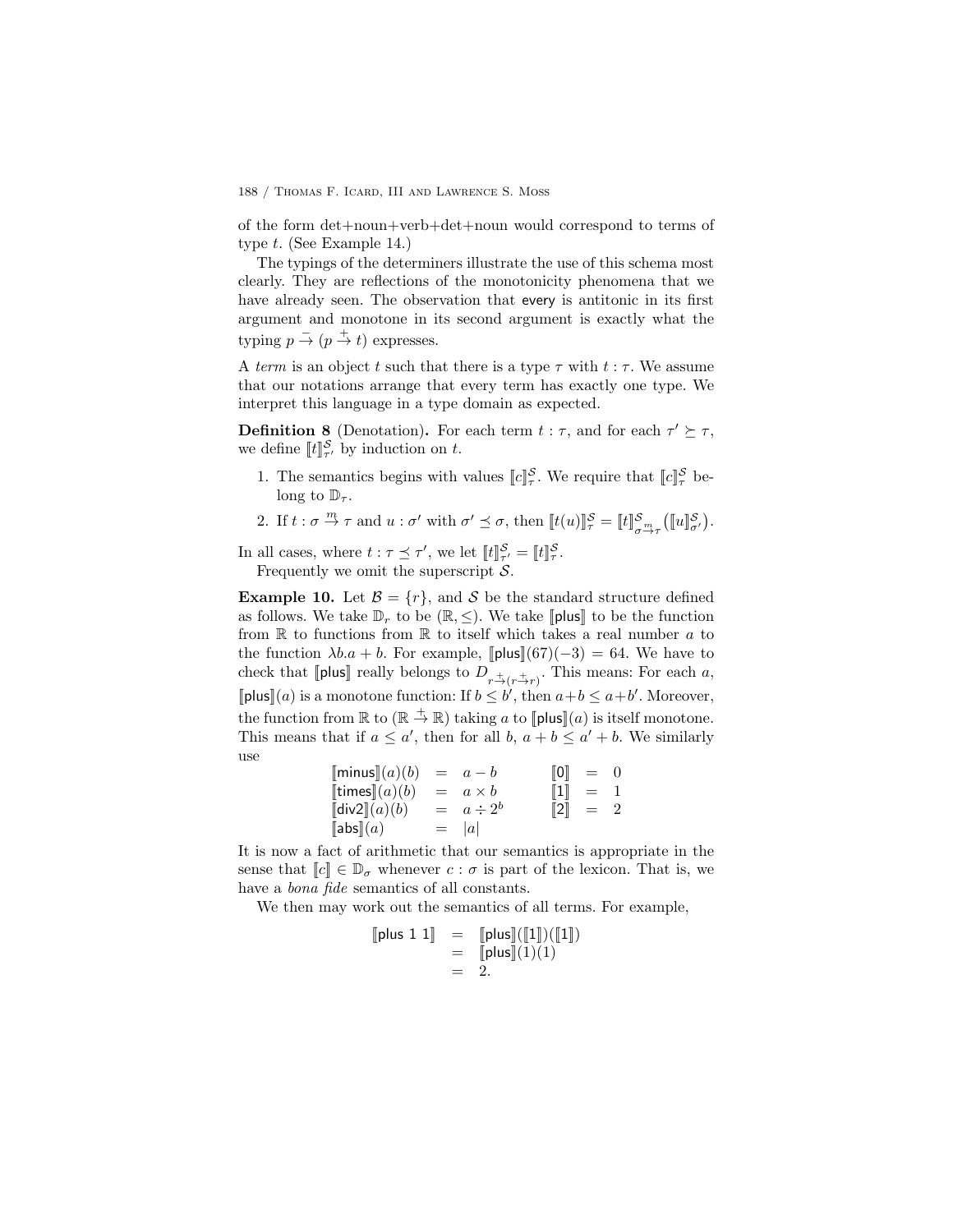#### 5.3 Labeled terms

Because our typed terms may involve subterms within the scope of multiple functions, it is useful to *label* subterm occurrences to make clear what position that term is in. In fact, we make crucial use of this labeling in our proof system. For instance, if  $t : \sigma \to \tau$  and  $u : \rho \to$  $\sigma$ , then in  $t(u(v))$ :  $\tau$ , subterm  $v : \rho$  is in a monotone position. We have seen the simple algebra of markings  $(M, \circ)$  in Section 2.4, and the definition below captures the result of the monotonicity marking algorithms we outlined in Section 2.

Definition 9 (Labeled Terms). Suppose *u* is a subterm occurrence in *t*. We shall find some  $l \in \mathcal{M}$  which indicates the polarity of *u* inside *t*, and call it the *label* of the occurrence of *u* in *t*. We shall write this as  $t[u^l]$ . The definition is by recursion on terms:

- 1. If  $u = t$ , then  $u[u^+]$ ; that is, the label of  $u$  is  $+$  in  $u$ ;
- 2. If  $s[u^l]$ , then  $s(v)[u^l]$ ; that is, subterms of a functor inherit their labels from the functor itself.
- 3. If  $v[u^l]$  and  $s : \tau \stackrel{m}{\to} \sigma$ , then  $s(v)[u^{mol}]$ ; that is, an occurrence of *u* in an argument *v* of an application  $s(v)$  has label  $m \circ l$  in the overall term  $s(v)$ , where *m* is the label on the arrow in  $\stackrel{m}{\rightarrow}$ , and *l* is the label of the occurrence inside *v*.

Example 11. Let us compute the polarity of cat inside see every cat. The occurrence of cat inside itself is positive:  $cat[cat^+]$ . Recall that the type of every is of the form  $\sigma \to \tau$ . (Its type is  $p \to (p \to t)$ .) So the polarity of cat inside every cat is  $-\circ + = -$ . That is, every cat[cat<sup>-</sup>]. Finally, a look at the type of verbs shows that see every  $cat[cat^{-}]$ .

It is also sensible to shorten the notation a bit and write every  $[cat]$ and see every  $\lceil \text{cat}^{-} \rceil$ . In the same way, we would have see some  $\lceil \text{cat}^{+} \rceil$ and see most [cat*·* ].

Example 12. We have already seen several different definitions of the polarity operation. In particular, Example 6 shows that

div2 minus 
$$
[x^+]
$$
  $[y^-]$  minus  $[z^-]$  plus  $[v^+]$   $[w^+]$ .

**Lemma 2** (Soundness of Labeling Scheme). Suppose  $t : \tau$  and  $u : \rho$ is a subterm occurrence of  $t$  such that  $t[u^l]$  with subterm  $u$  labeled by  $l \in \{+, -\}.$  Then for any structure *S*, supposing  $\llbracket u \rrbracket_{\hat{\rho}} \leq_{\hat{\rho}} \llbracket v \rrbracket_{\hat{\rho}}$ :

1. If  $l = +$ , then  $[[t]]_{\tau} \leq_{\tau} [[t^{v \leftarrow u}]]_{\tau}$ ;

2. If  $l = -$ , then  $[[t^{v \leftarrow u}]]_{\tau} \leq_{\tau} [[t]]_{\tau}$ .

Here  $t^{v \leftarrow u}$  is the term that results from substituting *v* for the occurrence of *u* in *t*. In other words, if a subterm occurrence is labeled by  $+ (-)$ ,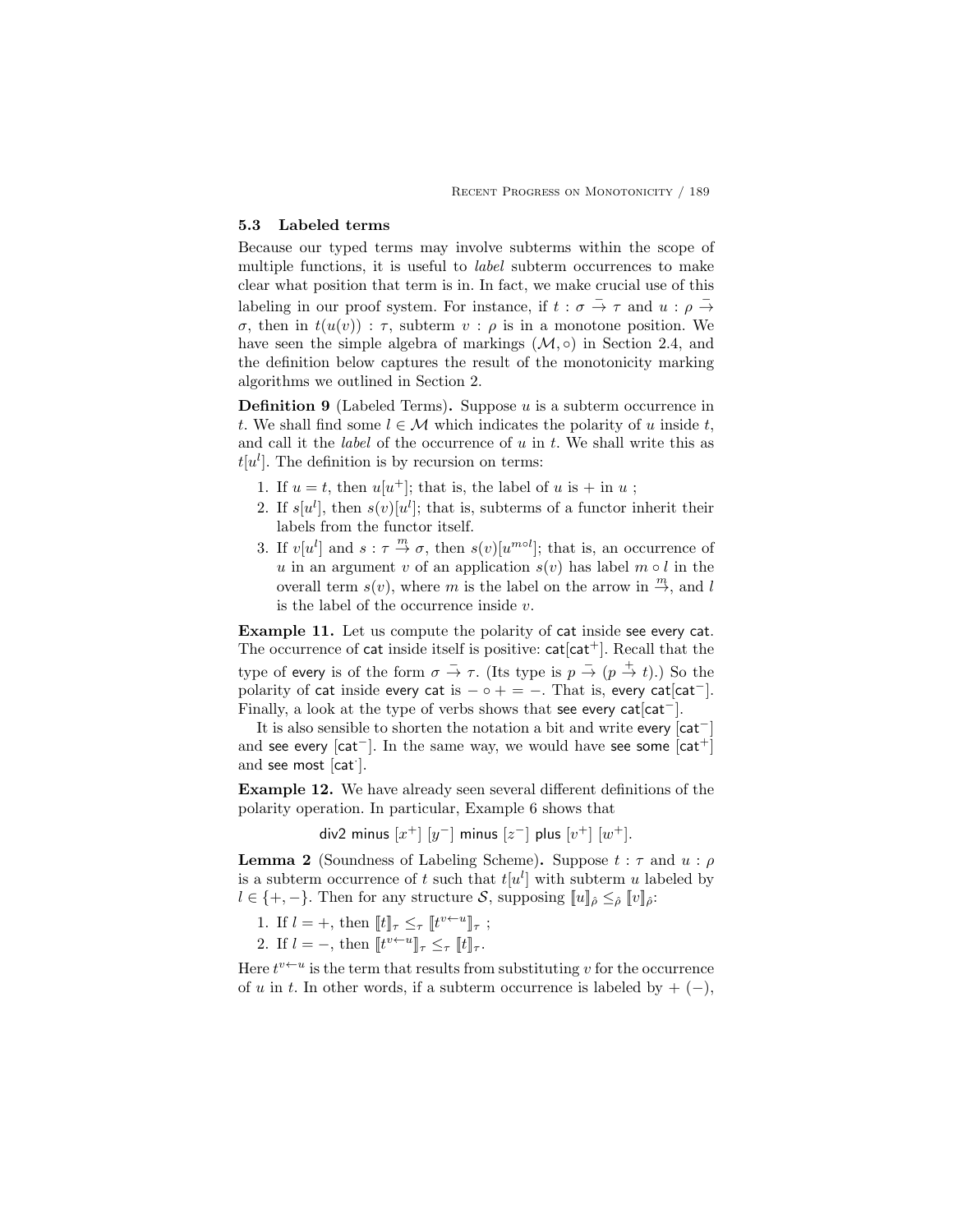it is indeed in a monotone (antitone) position. This is the crucial point about the correspondence between polarity and monotonicity.

### 5.4 Monotonicity Calculus

We are interested in proof relations between sets of inequalities  $\Gamma$  and individual inequality statements  $s \leq t$ . As discussed above, we allow inequality statements between terms whose types are  $\uparrow$ -related, since these are exactly the terms that should be  $\leq$ -comparable semantically.

**Definition 10** (Satisfaction). Where  $s : \sigma$  and  $t : \tau$ , and if  $\sigma \uparrow \tau$ , we write  $S \models s \leq t$  if  $[s]_{\hat{\sigma}} \leq_{\hat{\sigma}} [t]_{\hat{\sigma}}$ . We shall always use  $\Gamma$  to denote a set of statements of the form  $u \leq v$ . We write  $\Gamma \models s \leq t$  if, whenever  $\mathcal{S} \models u \leq v$  for all statements  $u \leq v \in \Gamma$ , also  $\mathcal{S} \models s \leq t$ .

Definition 11 (Monotonicity Calculus). The Monotonicity Calculus is given by the following rules:

(REFL) 
$$
\overline{t \le t}
$$
 (Trans)  $\frac{t \le u - u \le v}{t \le v}$   
\n(Mono)  $\frac{u \le v}{t[u^+] \le t^{v \leftarrow u}}$  (ANT)  $\frac{u \le v}{t^{v \leftarrow u} \le t[u^-]}$   
\n(PONT)  $\frac{s \le t}{s(u) \le t(u)}$ 

If  $\Gamma$  is a set of statements of the form  $u \leq v$ , we say  $\Gamma \vdash s \leq t$  if  $s \leq t \in \Gamma$ , or there is a proof of  $s \leq t$  from inequalities in  $\Gamma$  using the rules above.

Example 13. It might be amusing to see that some facts of arithmetic can now be derived from assumptions. For example,

$$
{0 \le 1, 1 \le 2} \vdash minus 1 1 \le minus 2 0.
$$

That is, if we assume (the facts about numbers) that  $0 \leq 1$  and  $1 \leq 2$ , and if we work in our logic, and in particular if we assume the typing of minus that we have seen, then we can prove that  $1 - 1 \leq 2 - 0$ :

$$
\frac{1 \leq 2}{\frac{\text{minus }[1^+]}{\text{minus }1 \leq \text{minus }2}} \left(\begin{matrix} \text{Moon} \\ \text{PONT} \end{matrix}\right) \xrightarrow[\text{minus }1]{} \frac{0 \leq 1}{\text{minus }2 \cdot 0} \left(\begin{matrix} \text{ANTI} \\ \text{RANTI} \end{matrix}\right) \xrightarrow[\text{minus }1]{} \frac{0 \leq \text{max }2 \cdot 1}{\text{minus }2 \cdot 0} \left(\begin{matrix} \text{ANTI} \\ \text{TRANS} \end{matrix}\right)
$$

We need our set of assumptions  $\Gamma = \{0 \leq 1, 1 \leq 2\}$  because the assertions in it are not true in all structures that we could conceivably use to interpret the language. The point of the calculus is not to tell us specific facts about numbers but rather to allow us to infer generalities, assertions which hold in all models of some set of assumptions. This is the standard account of model-theoretic consequence used in semantics.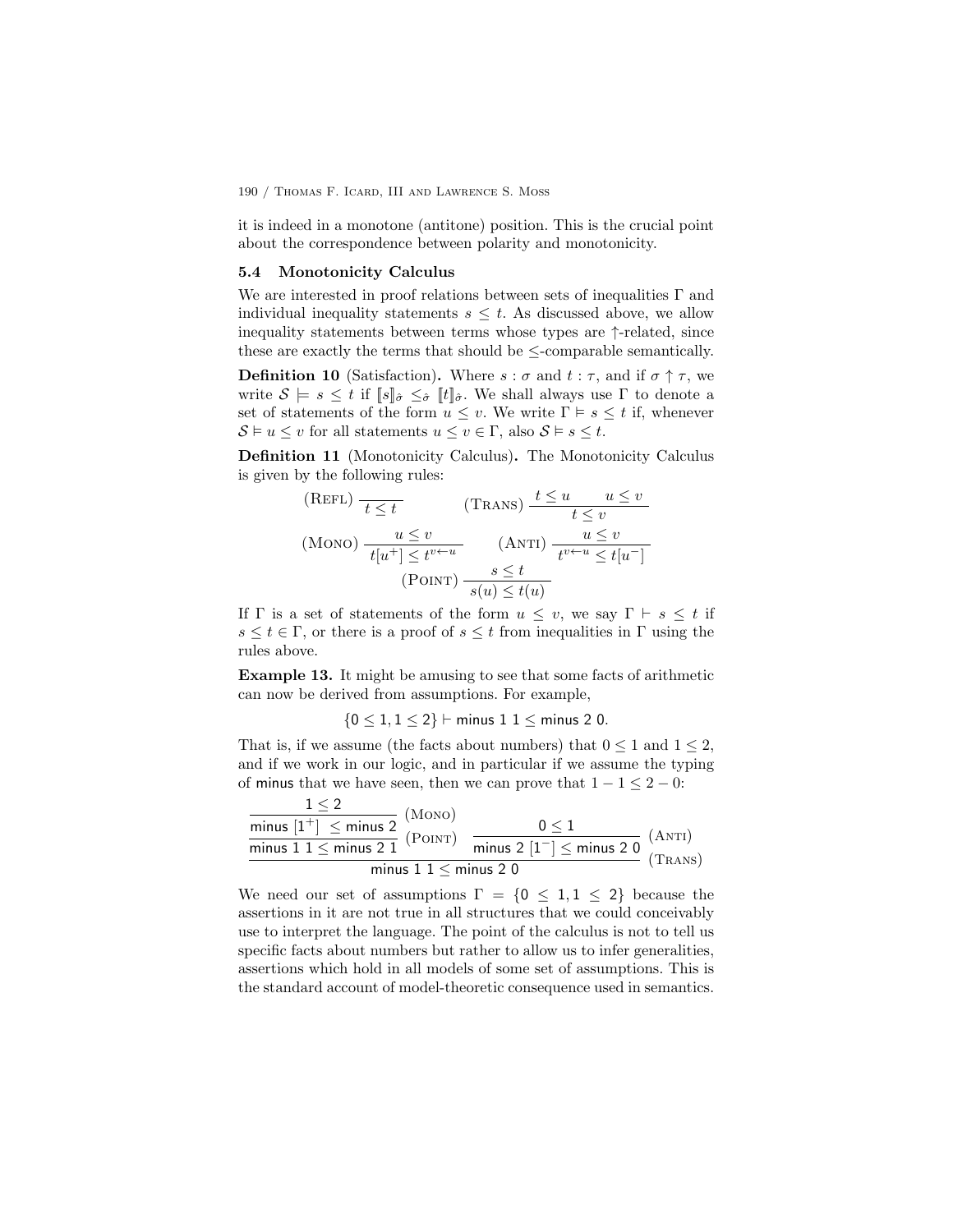**Example 14.** Let  $\Gamma$  contain every :  $p \to (p \stackrel{+}{\to} t) \le \text{most} : p \to (p \stackrel{+}{\to} t)$ , cat :  $p \le$  animal :  $p$ , and child :  $p \le$  person :  $p$ . Below is a small derivation in the calculus:

| $cat <$ animal<br>(ANTI)                      | every $\leq$ most                                 |                    |
|-----------------------------------------------|---------------------------------------------------|--------------------|
| every $[animal^-] \le$ every cat              | $\frac{1}{\text{every cat} \leq \text{most cat}}$ | (POINT)<br>(TRANS) |
| every animal $\leq$ most cat<br>$($ POINT $)$ |                                                   |                    |
| every animal runs $\leq$ most cat runs        |                                                   |                    |

Example 15. We can also fruitfully combine the numerical example with the linguistic one. We take the set  $\mathcal{B}$  of base types to be  $\{e, t, r\}$ . We use all the syntax which we have already seen, and also

at least : 
$$
r \stackrel{\frown}{\rightarrow} (p \stackrel{+}{\rightarrow} (p \stackrel{+}{\rightarrow} t))
$$
  
at most :  $r \stackrel{+}{\rightarrow} (p \stackrel{\frown}{\rightarrow} (p \stackrel{\frown}{\rightarrow} t))$   
more than :  $r \stackrel{\frown}{\rightarrow} (p \stackrel{+}{\rightarrow} (p \stackrel{+}{\rightarrow} t))$   
less than :  $r \stackrel{+}{\rightarrow} (p \stackrel{\frown}{\rightarrow} (p \stackrel{\frown}{\rightarrow} t))$ .

Then the natural set  $\Gamma$  of assumptions would include

 $0 \leq 1, 1 \leq 2, \ldots$ , more than  $\leq$  at least, less than  $\leq$  at most, some  $\leq$  at least 1, at least  $1 \leq$  some

For example, we could prove

more than three people walk  $\leq$  at least two people walk.

All three of the above examples use only unembedded versions of the (Mono) and (ANTI) rules. That is, we could have stated these rules as follows, where  $t : \sigma \stackrel{+}{\rightarrow} \tau$ ,  $s : \sigma \stackrel{-}{\rightarrow} \tau$ , and  $u, v : \sigma' \preceq \sigma$ .

$$
(\text{MONO*}) \frac{u \le v}{t(u) \le t(v)} \qquad (\text{ANTI*}) \frac{u \le v}{s(v) \le s(u)}
$$

It is then easily shown that the more common presentations of the rules, viz. (Mono) and (Anti), can be derived from the system with  $(Mono^*)$ and  $(ANTI^*)$  instead. It is an interesting question, which of these is more psychologically natural or computationally sensible: deriving labelings for terms as in Section 5.3 above, or restricting application of the monotonicity and antitonicity rules to only atomic function symbols? We leave this as an open question for future work.

# 5.5 Soundness and Completeness

A natural question about any axiomatic system is whether it is *sound* and *complete* with respect to an intended class of interpretations. Soundness means that every inequality which is proved in the calculus holds in all of the interpretations we are considering, no matter what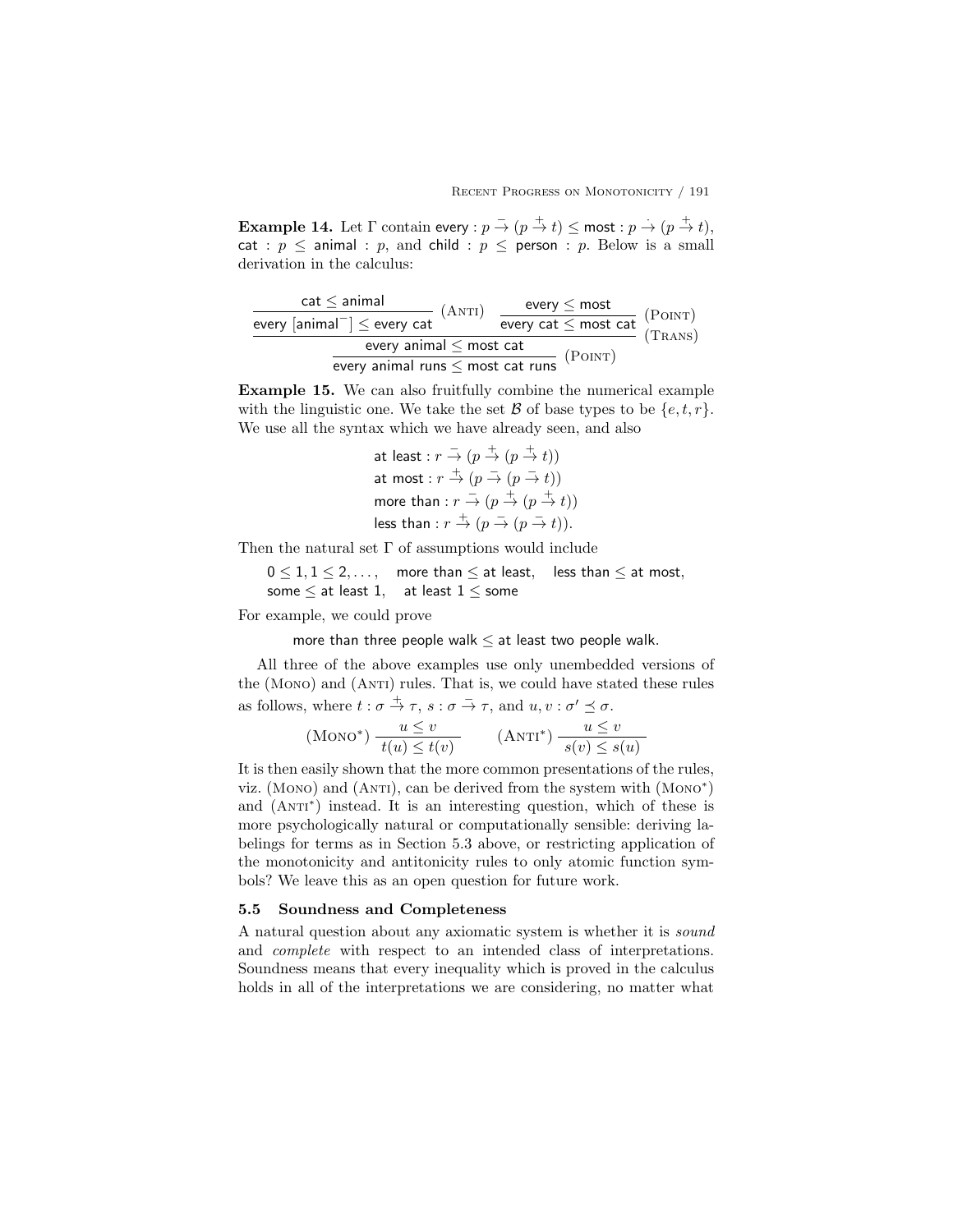the meanings of the individual lexical items. Completeness is the converse; it says that the calculus is strong enough to derive (from a set  $\Gamma$ ) of assumptions) all of the inequalities true in all models of  $\Gamma$ .

**Theorem 1** (Soundness of the Monotonicity Calculus). If  $\Gamma \vdash s \leq t$ , then  $\Gamma \models s \leq t$ . (For the proof see Icard and Moss (2013).)

Completeness—the statement that  $\Gamma \models s \leq t$  implies  $\Gamma \vdash s \leq t$ —we have proven in some special cases (Icard and Moss 2013). For instance, when we consider a wider class of structures than those defined above in Def. 6, the result holds. We also conjecture that it holds for this smaller class of standard structures based on hierarchies of functions, as defined here.

We also should point out that in many applications, one is not interested in *truth in all possible models* but rather in truth in all "reasonable" models. For instance, in the linguistic example, when we think of the inferential patterns of determiners, many important patterns go beyond monotonicity (and even the extension to reasoning about exclusion relations). We did not incorporate de Morgan's laws, so we will not be able to infer someone does not cry from not everyone cries. To mention another source of incompleteness, from Pat is a clarinetist, it follows that everyone who likes every clarinetist likes Pat, and even everyone who likes everyone who likes Pat likes everyone who likes every clarinetist. Our calculus as it stands is not strong enough to derive these. Furthermore, we have no way to use variables. For example, in the algebra example, we might like to include a numerical variable  $x : r$  and take  $\Gamma$  to contain  $x \leq abs(x)$ . Then we could deduce things like

minus  $0 1 \leq$  abs minus  $0 1$ .

Indeed, there are some linguistic applications involving introduction rules and "hypothetical reasoning" in extended categorial grammars, which make crucial use of variables and lambda abstraction.<sup>3</sup> We leave such extensions of the formalism developed here for future work.

## 6 Conclusion

Monotonicity is an important concept in the study of logic and language. We hope to have shown some of the reasons for this, both from a linguistic point of view and from a logical point of view. There are certainly many extensions to pursue beyond what we have discussed, both regarding psycholinguistic aspects of monotonicty and polarity, and regarding more expressive logical systems.

<sup>3</sup>See Zamansky et al. (2006) for a natural logic system similar to what we present here, but based on Lambek Calculus.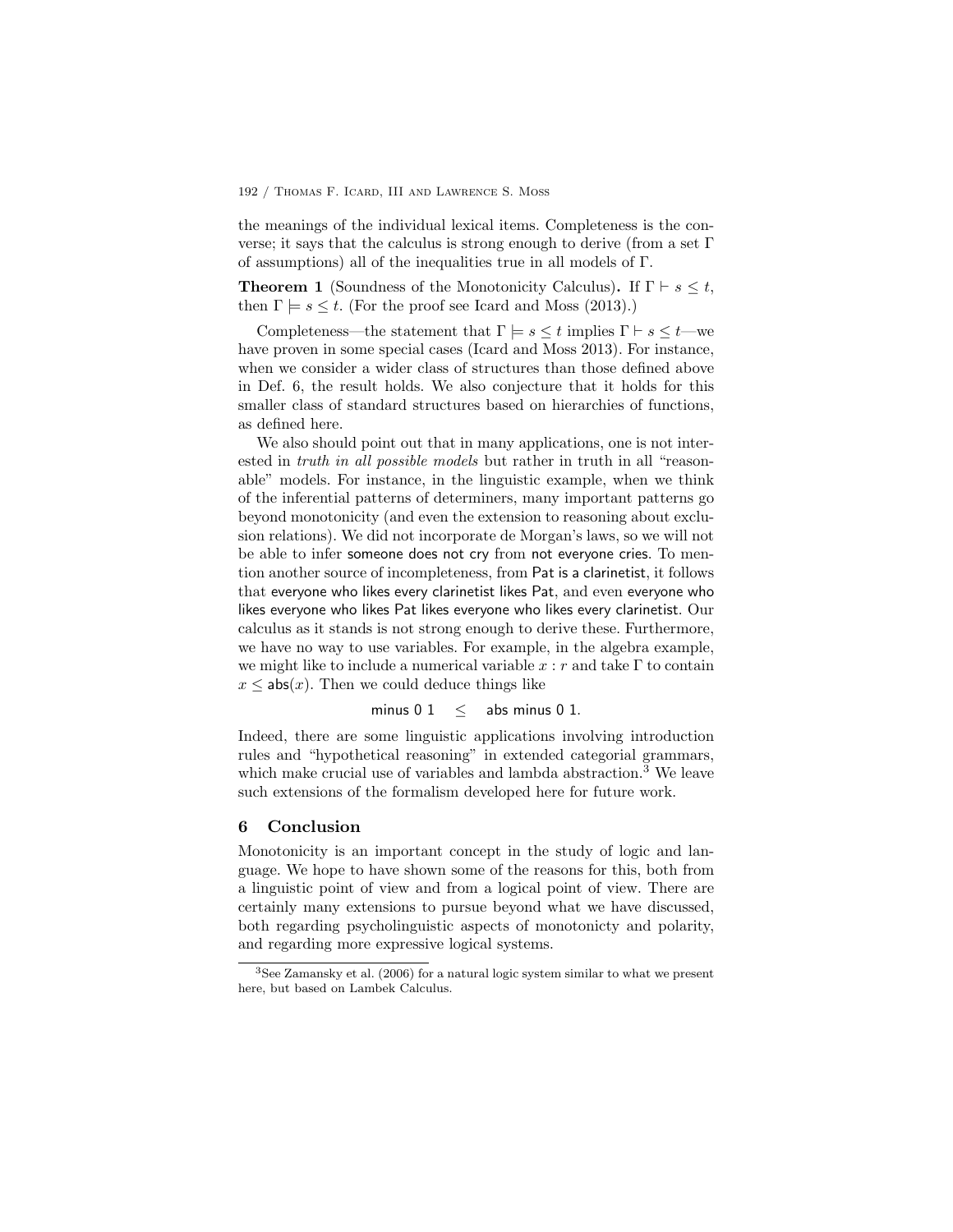From the point of view of language technology, in Section 4 we described some of the exciting recent work applying ideas and algorithms from logic, viz. Monotonicity Calculus, to practical tasks in natural language processing, particularly for the problem of recognizing textual entailment. In turn, some of the logical work we described, e.g. in Section 3, was inspired by practical work in computational linguistics. It is our hope, and our prediction, that this trend of mutual influence will continue well into the future.

#### References

- Chater, Nick and Mike Oaksford. 1999. The probability heuristics model of syllogistic reasoning. *Cognitive Psychology* 38:191–258.
- Chemla, Emmanuel, Vincent Homer, and Daniel Rothschild. 2011. Modularity and intuitions in formal semantics: the case of polarity items. *Linguistics and Philosophy* 34(6):537–570.
- Cheung, Jackie and Gerald Penn. 2012. Unsupervised detection of downwardentailing operators by maximizing classification certainty. In *13th Conference of the European Chapter of the Association for Computational Linguistics*.
- Dagan, Ido, Oren Glickman, and Bernardo Magnini. 2005. The PASCAL Recognizing Textual Entailment Challenge. In *Proceedings of the PASCAL Challenges Workshop on Recognizing Textual Entailment*.
- Danescu, Cristian and Lillian Lee. 2010. Don't 'have a clue'? Unsupervised co-learning of downward-entailing operators. In *Proceedings of ACL*.
- Danescu, Cristian, Lillian Lee, and Richard Ducott. 2009. Without a 'doubt'? Unsupervised discovery of downward-entailing operators. In *Proceedings of NAACL HLT*.
- Dowty, David. 1994. The role of negative polarity and concord marking in natural language reasoning. In *Proceedings of Semantics and Linguistic Theory (SALT) IV* .
- Geurts, Bart. 2003. Reasoning with quantifiers. *Cognition* 86(3):223–251.
- Geurts, Bart and Frans van der Slik. 2005. Monotonicity and processing load. *Journal of Semantics* 22.
- Giannakidou, Anastasia. 2011. Negative and positive polarity items. In C. Maienborn, K. von Heusinger, and P. Portner, eds., *Semantics: An International Handbook of Natural Language Meaning*. Wouter de Gruyter.
- Icard, Thomas F. 2012. Inclusion and exclusion in natural language. *Studia Logica* 100(4):705–725.
- Icard, Thomas F. and Lawrence S. Moss. 2013. A complete calculus of monotone and antitone higher-order functions. Unpublished ms.
- Keenan, Edward L. and Leonard M. Faltz. 1984. *Boolean Semantics for Natural Language*. Springer.